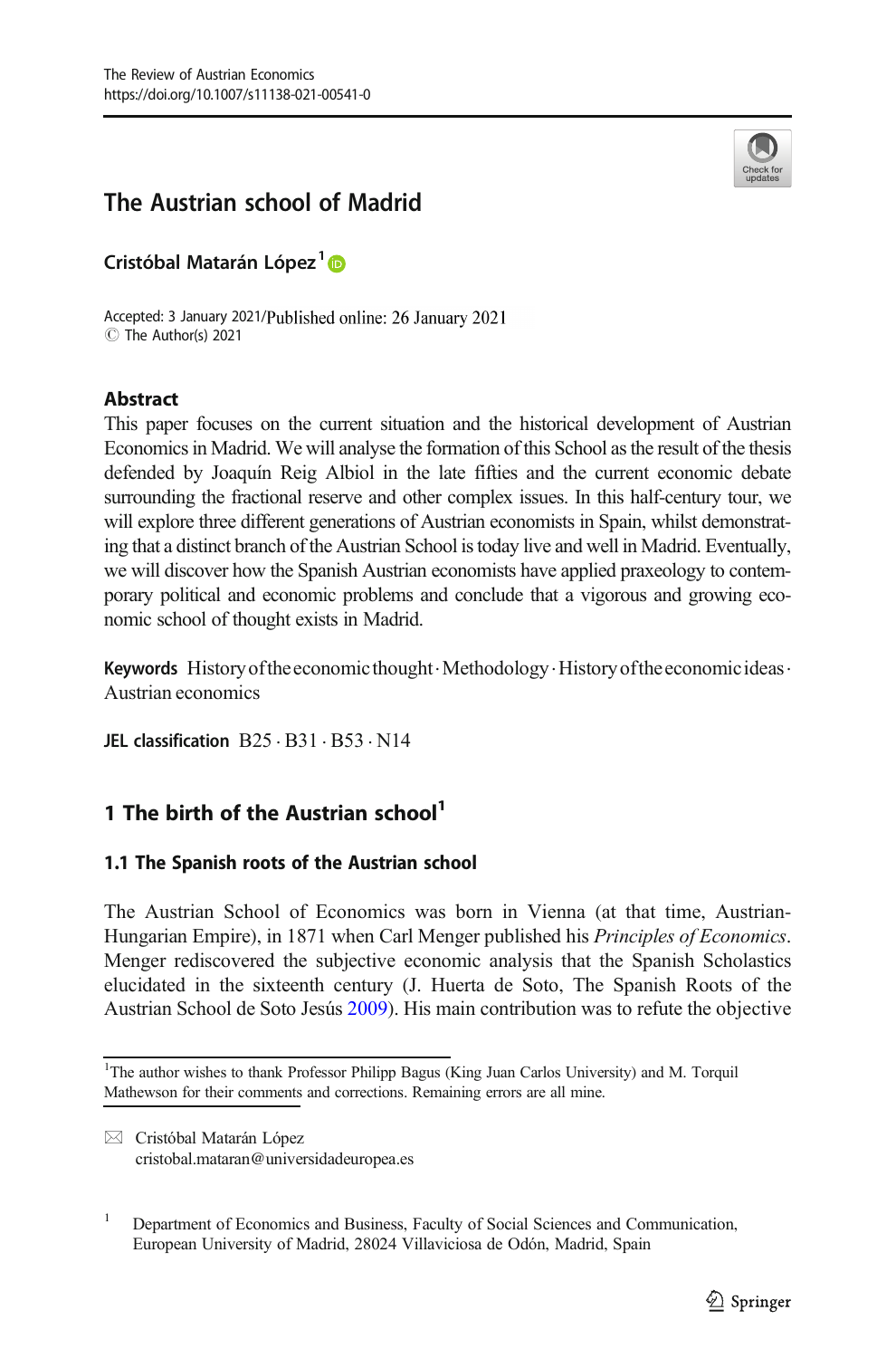theory of labour, an amalgam of theories originating from the Classical British School, in which value could be calculated objectively due to cost of production, labour or salaried labour.

Thus, Menger laid the groundwork of a school of thought in which marginalism, subjectivism and entrepreneurship roots were to be found in the Spanish Scholastics, most of them Dominicans and Jesuits (Rothbard [1995](#page-18-0); Rothbard [2006](#page-18-0)). The founder of the School of thought was Francisco de Vitoria, who many consider to be the first philosopher of International Law. He concluded that natural law is superior to state law, but without reflecting upon how markets operate.

Diego de Covarrubias y Leyva, who became bishop of Segovia, was the first thinker in the School of Salamanca to set forth the subjective theory of value. He stated that "the value of an article does not depend on its essential nature, but on the subjective estimation of men, even if that estimation is foolish" (Andrés et al. [2012\)](#page-17-0).

Luis Saravia de la Calle further developed Covarrubias' concepts and came to the conclusion that costs follow prices, or, in the opposite sense, prices determine costs. That this was determined three centuries before the Classical School mentioned the work-value theory, is remarkable in itself. He further stated that "those who measure the just price by the labour, costs and risks incurred by the person who deals in the merchandise are greatly in error. "The just price is found not by counting the cost but by common estimation" (Saravia de la Calle [[1544](#page-18-0)] de la Calle, Luis [1949\)](#page-17-0). Saravia de la Calle also noted that bankers should be paid by the depositors instead of obtaining their gains by the practise of the fractional reserve.

Martín de Azpilcueta can be accurately ascribed to be the first thinker of the School of Salamanca to focus on monetary problems. He sketched out a brief and rudimentary version of the quantitative theory of value when he declared "money is worth more where and when it is lacking than where and when it is in abundance" (Azpilcueta [1556] de Azpilcueta [2011](#page-17-0)). In addition, he fervently opposed the practise of fractional reserve, arguing that a banker should be "warden, depositor and guarantor of the gold deposited in his strongbox" (Azpilcueta [1556] de Azpilcueta [2011\)](#page-17-0).

Finally, Father Juan de Mariana wrote about several different topics, like the centralised rule of the Jesuit Company, monetary theory and the inflation caused by the arrival of metals coming from America. His main contribution, however, was his analysis about inflation caused by governmental debasement of coins, a fact that Juan de Mariana condemned as sheer robbery. This led to his development of a tyrannicide doctrine, according to which any citizen can commit tyrannicide against a ruler that imposes taxes without the consent of the people.

As we can observe, most of the topics covered by the Scholastics are still present in the debates of the Austrian School. They were indeed ahead of their time, especially when they began to judge inflation as a monetary phenomenon, to conceive the entrepreneur as a visionary who needs to value future events in order to make necessary expenditures today.

These thinkers set the stage for the following generations of Austrian economists including Menger, Eugen Böhm-Bawerk, Friedrich von Wieser, Ludwig von Mises, and F.A. Hayek. The work of these scholars, and especially the work of Mises served as the foundation for a unique branch of thought within the Austrian School of Economics.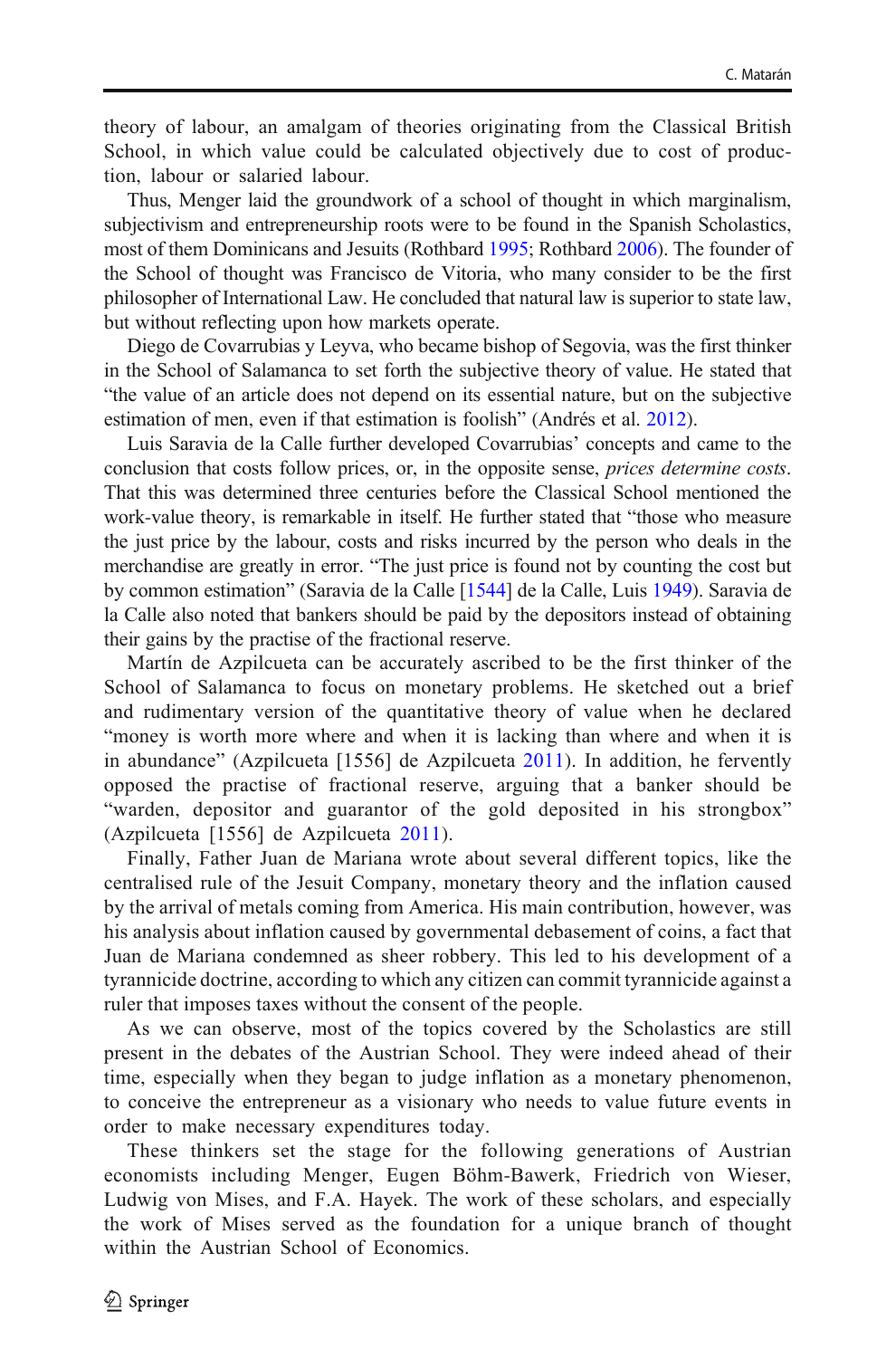#### 1.2 Why the Austrian school?

It is worth asking why the Austrian School has such dissemination, especially in academia, in Spain? Perhaps because there is a common substrate, that is, the search for scientific truth. There is a chronological order to be understood before one can understand the central role of the Austrian School in Spain.

Our path begins in the sixteenth century. In this period, the conquest of the New World had set up the Spanish Empire as the first world power. Therefore, it was that the Spanish universities became the leaders all over the world. In this context is when the School of Salamanca started its path. The authors from the second Scholastic led a reflection about the economic phenomena not in the sense that we conceive today, but in a moral sense. Nevertheless, the main point we have to focus on is that the Western investigation in economics didn't start in Great Britain in the eighteenth century.

In conclusion, the current study of subjectivism actually could be considered a happy return to the leading economic theory. The explanation of economic facts, like the economic cycle, the monetary theory or entrepreneurship belonged to the Spanish scientific heritage five centuries ago. The new challenges launched by a globalised world, like the euro, the deflationary process stopped by the central intervention, or increasing government spending and public debt, relied on the tools provided by the marginal subjectivism. Here is the first cause of its success.

Moreover, we cannot underestimate the importance of religion. While historians of economic thought, like Schumpeter, never took into account the religious beliefs of the different authors, others, like Rothbard, Viner or Hayek, placed much importance upon the religious education received by an author to explain his theories. Hence, it is not surprising that the economic subjectivism has travelled between two sociologically Catholic countries like Austria and Spain.

The third cause is found during the economic opening after Franco's autarky. After the worst two decades of economic policies in Spain, the situation reached its limits that required a radical solution. It was precisely the ministers of the Catholic branch of the government who started a new model of economic policy, much more based upon markets than in government intervention. This new economic policy, developed in 1959, was named the Stabilisation Plan. The main political consequence was that Spain ceased its traditional international isolation. In the academic field this opening coincided with the expansion of Austrian ideas thanks to the Reig Albiol brothers.

Thus, Spain became the principal bastion of the Austrian School in Western Europe due to, especially, the Reig Albiol brothers. To make a comparison, it would be like a relay race in which the Reig Albiol brothers would have taken the baton from the School of Salamanca. Spain would become one of the scarce meeting points of the subjectivist's tradition initiated in Vienna, near the end of the nineteenth century, in continental Europe. Little by little, the authors of the Austrian School of Madrid are taking positions in Academia, in order to find the final recognition.

The first Austrian seminar in Europe since Mises's exile was initially a meeting of like-minded friends, debating economic principles and the Spanish economy. Afterwards, the seminar moved to the Law Faculty at Complutense University of Madrid. It is worth noting that Hayek and Popper visited the seminar several times.

It is in this context that the generational change within the Austrian Spanish economists took place. For the very first time, even in a small size, the Austrian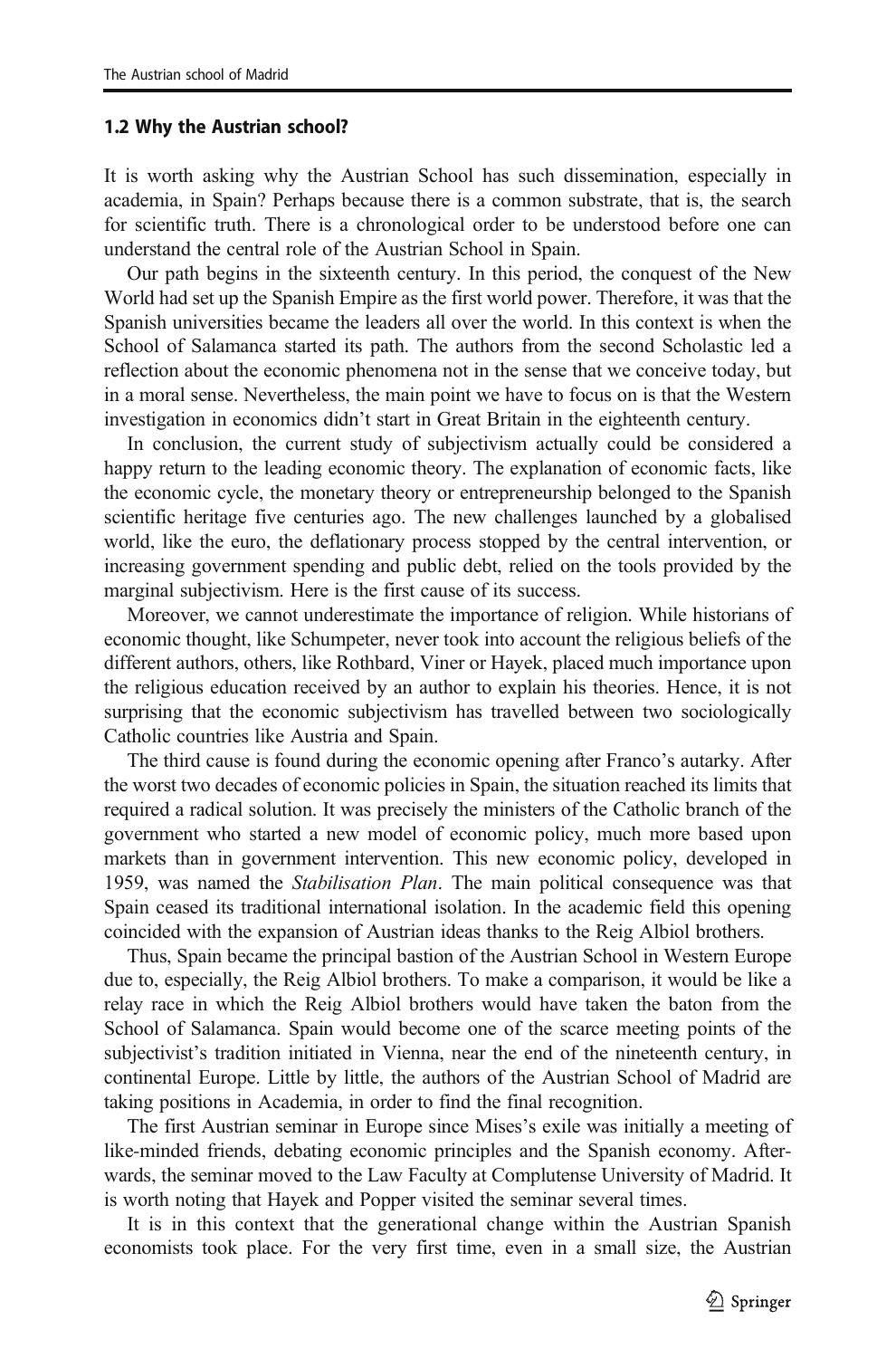seminar took an academic aspect. The first lessons based on subjectivism, taken from the School of Salamanca, according to which a creative actor pursues his ends through scarce means, took place in the late 80's. This is when Professor Huerta de Soto started to build a new branch of the Austrian School.

Perhaps the final recognition arrived during the Great Recession (2008). At that time, the Western economies suffered the biggest and most generalised recession in three decades. Mainstream economic theory, which is not able to explain the underlying causes of Western economies sudden episodes of recession after long periods of boom, is additionally unable to provide suitable solutions. Essentially, the mainstream theories have a common substrate, that is, that the economies go into crisis because they do not spend as much as it would be necessary to employ all the economic factors. The multi-stage production or the effects of the savings over the productive structure are totally ignored (Hayek [1931](#page-17-0)). In essence, this economic theory was unable to understand why an economy required an inevitable correction, especially from the real estate assets, after a long period of credit expansion financed by the central banks.

It is here that the economic cycle provided by the Austrian School develops itself forcibly. A whole generation of economists had begun to search for new alternatives to face the traditional economic theories surrounding economic issues. Therefore, the comeback of an economic theory which seemed to be marginalised in academia, little by little started to take a front seat in the academic debate. We can quote some examples about how the Austrian Business Cycle Theory has been mentioned in different academic journals or books, not only in those with an Austrian perspective. In Huerta de Soto, Jesús [\(1980a](#page-18-0), [b](#page-18-0)), Alonso et al. [\(2013\)](#page-17-0), Rallo [\(2011\)](#page-18-0), Alonso et al. ([2011a,](#page-17-0) [b](#page-17-0)). All these examples are Austrian perspectives of the recent recession, but published in what we could consider mainstream journals. In fact, the Great Recession had just shown how the Austrian marginalism could be used not only in economic theory, but in many other fields. From the traditional neoclassical synthesis, academia is starting to reflect upon its own failures. This debate could end up in the middle term to a changing paradigm.

# 2 The origins of the Austrian School of Madrid

There are prior and discernible influences earlier in the twentieth century that are worth mentioning. Professor Luis de Olariaga Pujana (1885–1976) prepared a doctoral thesis in Germany during the 1930's after discovering Hayek's work and translated some of Hayek's papers and essays, becoming the first Spanish translator of the Austrian School essays. Subsequently, professor Olariaga taught at the London School of Economics, holding dialectical clashes with the mainstream Keynesian theoreticians (Velarde Fuentes [1986\)](#page-18-0).

The origins of the Austrian School of Madrid are circa 1957, when Spain faced its second dictatorship government under General Franco. The economic policy was strongly socialist during the first two decades of Francoism: interventionist in prices and wages, economic planification and nationalisations of some strategic sectors, like energetic supply or industry. The result of these policies were scarcity and economic underdevelopment.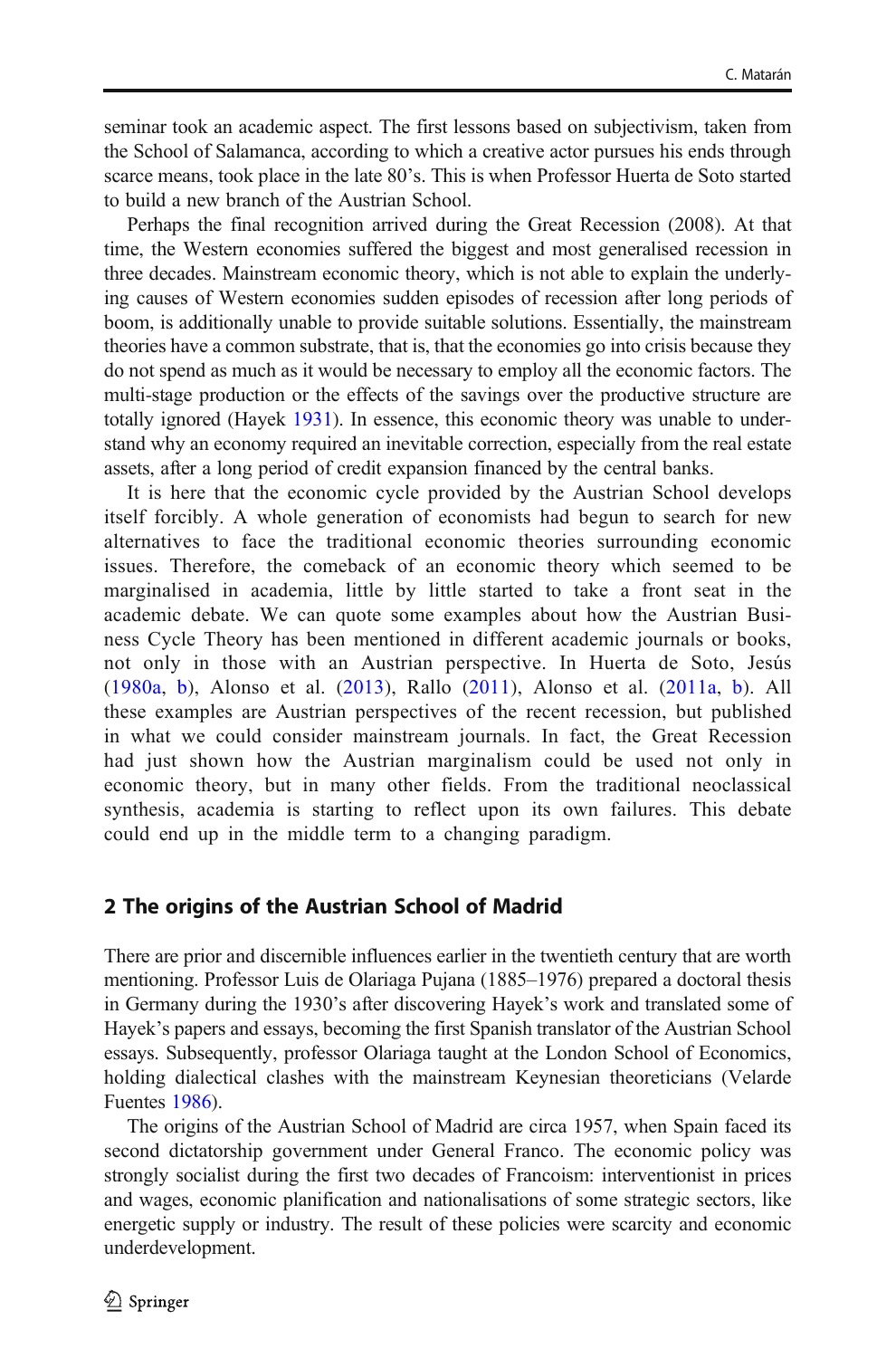After the implementation of the Stabilisation Plan (1959), the Spanish economy experienced its best growth of the twentieth century, paradoxically after the worst. The Spanish population experienced real income growth not seen since the rise of the Industrial Revolution a century and a half before. Unemployment fell and, for the first time, a middle urban class seemed able to finance previously unthinkable luxuries, such as holidays.

It is in this economic context that Joaquín Reig Albiol wrote his doctoral thesis "The Modern Social Problems Under the Economic Ideology of Ludwig von Mises" (Joaquín [1957\)](#page-18-0). M. Reig Albiol was born in 1922 (Matarán [2017\)](#page-18-0). His first and great influence on liberal thought came initially from his father, Joaquín Reig Rodríguez, a Spanish MP during the II Republic and editor of a liberal magazine, El Camí. This magazine followed the principles of *liberal nationalism*, a way of thinking in which freedom is taken as the main guiding principle.

Going back to the aforementioned thesis, it consists of a travel through the ideas and contributions of Mises for half a century. It is divided into seven chapters, one for each theory of Mises work: socialism, monetary theory, entrepreneurship, methodology, value theory, economic interventionism, and labour organisation. Finally, the thesis offers several conclusions.

Firstly, the ends of the economic actors cannot be judged by a third person. These ends are subject to specific situations and circumstances that can better be judged by the actor with the help of ethics. Second, entrepreneurship, as conceived as the way of looking for profits and new opportunities, is the only suitable and accurate way of organising economic production. The scarcity is gradually reduced when entrepreneurship could develop to allocate scarce resources. Third, the impossibility of organising society by use of coercive methods. In this way, market prices are not the best, but the only way of allocating scarce resources, in line with what was explained in the previous chapter. Fourth, socialism, as a result of controlling prices and wages, relentlessly drives political intervention and a lack of human rights. Fifth, regulation induces the same economic consequences as intervention in prices and wages, but in a more subtle way. Sixth, national trade is ruled by the same economic rules as international trade. All attempts to decrease or guide it in a specific way results in counter productivity. Seventh, inflation especially impoverishes people whose incomes depend more on work than on capital. Eighth, labour, as any other scarce asset, follows the same economic laws as any other productive factor. Ninth, economic freedom and political freedom go hand in hand.<sup>2</sup> Tenth, Reig Albiol makes a deep distinction between taxation necessary to finance a minimum and legitimate State, in which security, defence and a lasting social network could be justified, to another one based upon confiscation and economic planning. Eleventh, socialism needs a permanent state of war to develop. On the contrary, liberalism proclaims freedom of act and thought. Twelfth, and last, the bigger the State, the more enemies it would need to create to keep its size.

Two years after the publication of Reig Albiol's thesis, the first version of Human Action was published, translated to Spanish by Reig Albiol himself in the following years. This publication went ahead thanks to the sponsorship of Ignacio Villalonga Foundation, a Spanish non-profit organisation dedicated to publishing books and

 $\sqrt{2}$  When this thesis was defended (1958), Spain was under the dictatorship of General Franco, a nationalsyndicalism regime in which human rights were not respected. We can find in the thesis some passages in which the author tries to make clear that he is not criticising Franco's government.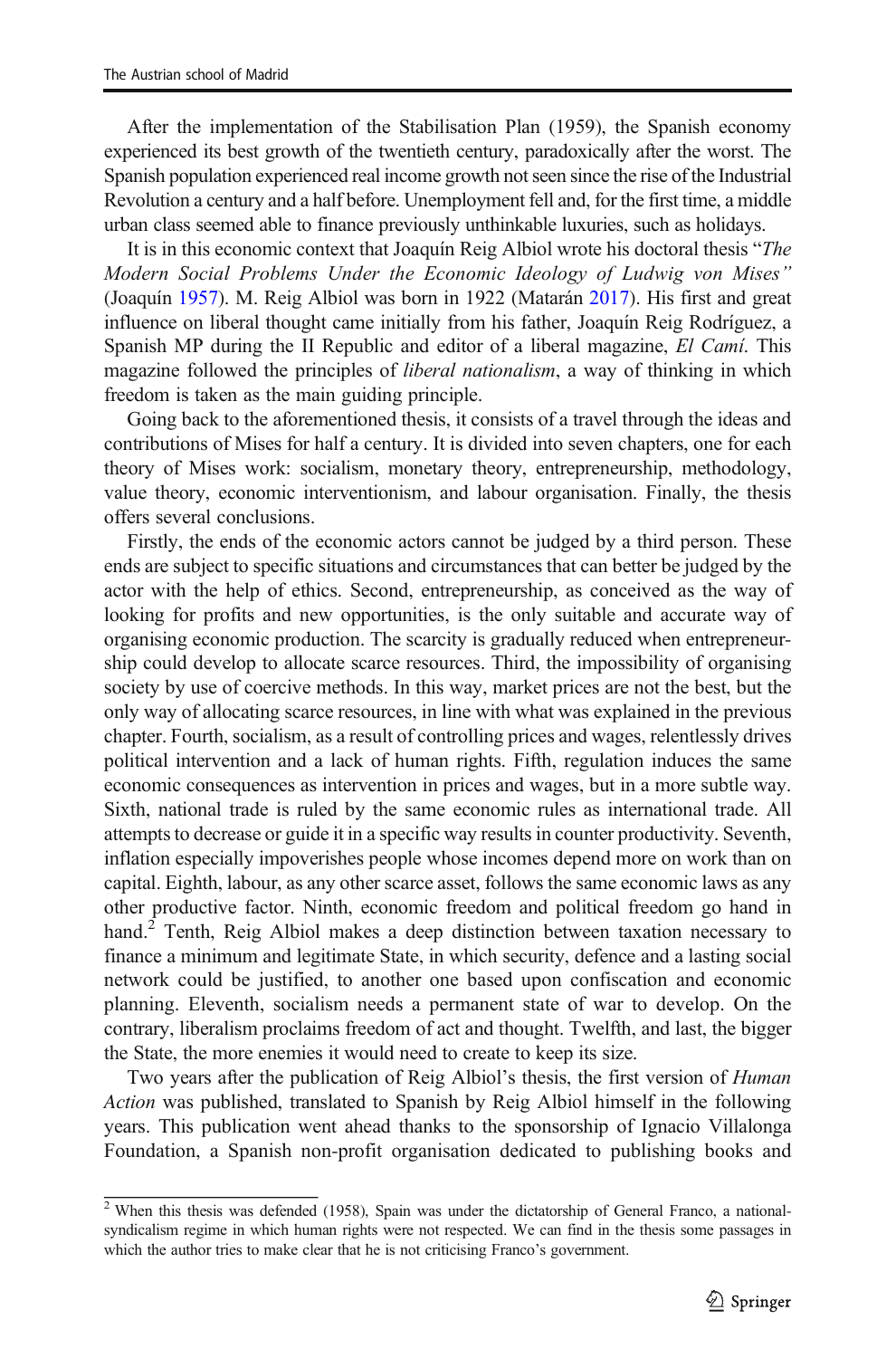essays about liberalism, founded by the banker Ignacio Villalonga, Reig Albiol father's friend. As Margrit, widow of Mises, pointed out: "Ludwig's most ardent readers and admirers always have been in the Spanish-speaking countries. Apparently, the more subjugated the country is, the deeper the longing of freedom" (von Mises [1976](#page-18-0)). From that moment on, all reprints of Human Action and later translations about Mises's essays were supervised by Reig Albiol.

And so, the Austrian School had finally penetrated the academic Spanish world, even if it was still in its infancy. In addition to this editorial work, Joaquín Reig Albiol and his brother Luis organised (for two decades) privately held seminars on economics and freedom. A sixteen-year-old student named Jesús Huerta de Soto started to attend these seminars.

The second major influence of the Austrian School in Spain did not come from a Spanish author, but from a British thinker. Marjorie Grice-Hutchinson (1909– 2003) wrote her doctoral thesis under Hayek's leadership in the London School of Economics before settling in Spain. It reveals that the roots of the Austrian School were to be found in the School of Salamanca (Grice-Hutchinson [1952](#page-17-0)).

Professor Carmelo Viñas Rey, a Spanish specialist about Mercantilism in Castille, recommended Grice-Hutchinson read Professor's José Larraz essay La Época del Mercantilismo en Castilla (Larraz [1943](#page-18-0)). It was after discussing this essay with Hayek that Grice-Hutchinson focused her investigations upon the Spanish Scholastics of the Sixteenth century (Perdices, Luis, et al. [2010\)](#page-18-0).

Third, Professor Lucas Beltrán (1911–1997) encapsulates the perfect example of a Spanish thinker, formed under the leadership and direction of Austrian economists. After graduating in Law in Hayek [1931](#page-17-0), he began his doctoral thesis in the London School of Economics with Hayek and Robbins. His retirement in 1981 was commemorated with a tribute book (Carande et al. [1982](#page-17-0)), which featured distinguished authors such as Gottfried Haberler and Lionel Robbins, demonstrating the international recognition which Professor Beltrán commanded.

Lastly, there is an Austrian precedent in Spain, not only in academia, but also in politics in the figure of Alberto Ullastres (1914–2001), finance minister of Franco's regimen and the greatest ideological supporter of the Stabilisation Plan. He gained the doctoral degree in 1941 with a thesis titled "Las Ideas Económicas de Juan de Mariana", with professor Olariaga presiding the academic tribunal (Ullastres [1945](#page-18-0)).

As previously stated, Reig Albiol defended a doctoral thesis about Mises in the late fifties. At that moment, Mises, whose most prominent work, "Human Action", appeared just eight years before, was still alive. He was yet to publish some of his best essays, like Theory and History (1957) and The Ultimate Foundation of Economics (1962). So, the thesis defended by Reig Albiol only focused on Mises' work prior to these publications. The thesis was directed by Professor Jesús Prados Arrate. The committee qualified the thesis with a cum laude.

 $\overline{0}$  When this thesis was defended (1958), Spain was under the dictatorship of General Franco, a nationalsyndicalism regime in which human rights were not respected. We can find in the thesis some passages in which the author tries to make clear that he is not criticising Franco's government.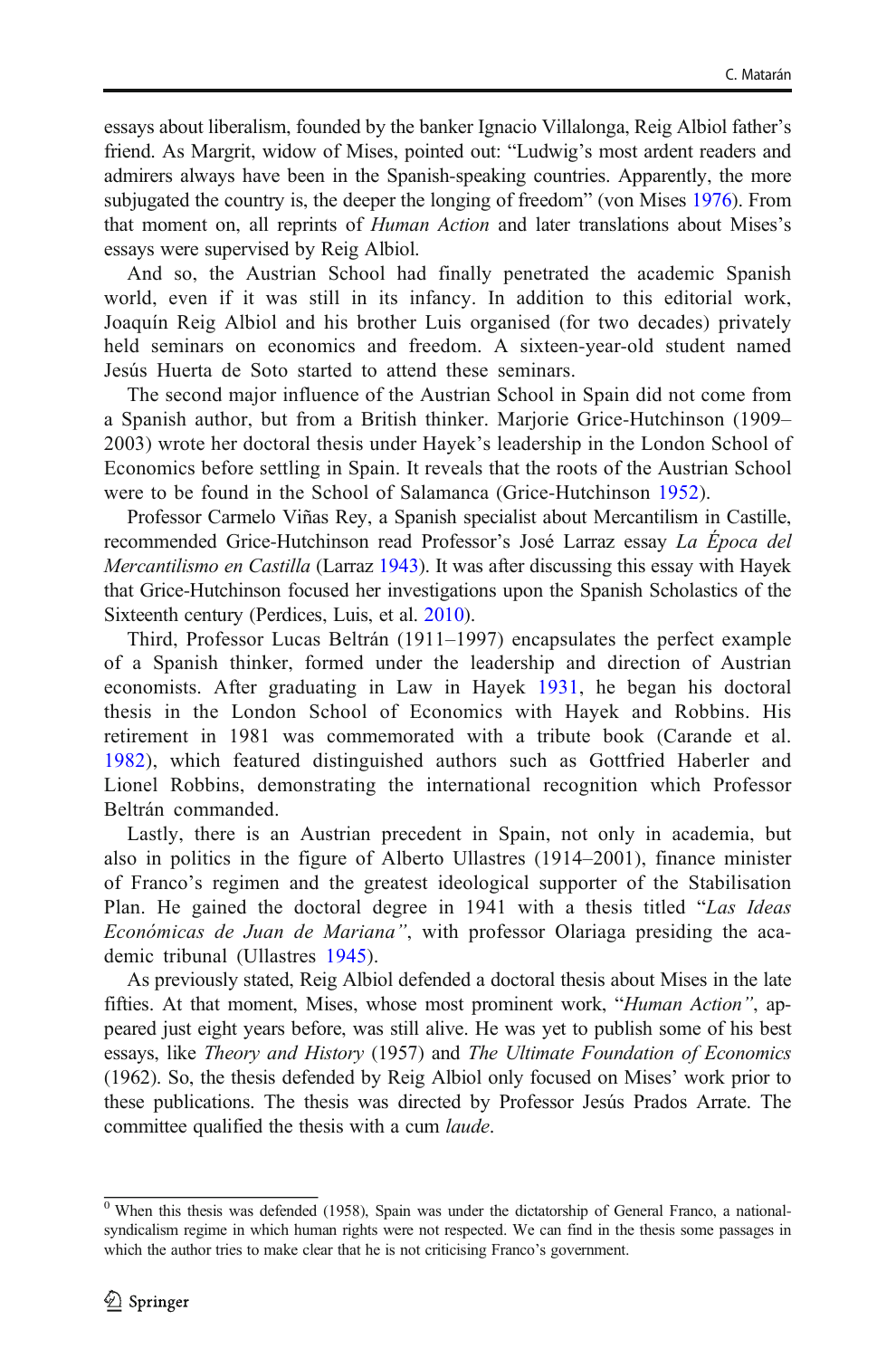# 3 The consolidation of the Austrian School of Madrid

### 3.1 First steps of the Austrian School of Madrid

After the publication of Reig Albiol's thesis, the Austrian School of Madrid remained practically forgotten within academia. However, the 1973 oil crisis was an opportunity to change the dominant paradigm of the time. The inability of the Keynesian model to explain supply inflation, added to accelerating unemployment, provided an opening for the Spanish Austrian economists. The opportunity for the Austrian School of Madrid was ripe, but as the school of thought was still in its infancy, it was unable to dominate the economic landscape.

However, at the beginning of the eighties, the second generation of the Austrian School of Madrid started to take over and one name emerged amongst all the others: Jesús Huerta de Soto. In September 1983, Huerta de Soto became an assistant professor at Complutense University of Madrid and the private seminars he was involved in became more public and academic. Emulating the model that Ludwig von Mises instituted in Vienna and New York, Huerta de Soto gathered together people interested in economics, politics or philosophy from an Austrian perspective. The aim of these seminars was to establish a debatable framework around the Austrian principles, applied to the current situation in Spain.

This development was followed by the establishment of "Unión Editorial", the first publishing house of Austrian School essays in Spanish. Unión Editorial was founded in 1973.<sup>3</sup> Endowed with the amount of 700.000 pts., the central role of the new publishing house was to translate into Spanish the classical works of Austrian economists. In the late 80's, Professor Huerta de Soto acquired a small stake in the company.

#### 3.2 The arrival of Jesús Huerta de Soto

As we quoted before, in September 1983, Professor Huerta de Soto started as an associate professor at Complutense University of Madrid, specifically in the Faculty of Law. His intellectual background from that time forward are of immense significance and have led towards the significance with which the Austrian School of Madrid is currently held in different academic fields.

Jesús Huerta de Soto was born in Madrid in 1956. After he graduated in Law and Economics at the Complutense University of Madrid, with a grant paid by the Bank of Spain in Stanford University (Wang [2017\)](#page-18-0). He taught Economics in Complutense University from 1984 to 2000, when he was promoted to full-time Professor in the new-born King Juan Carlos University. He subsequently became one of the most prominent and relevant celebrities of the Austrian School in the Spanish-speaking world.

His thinking is both prolific and original, developing and refining the work of previous Austrian thinkers and improving many of them in different ways, like his Three Levels Theory. It is rare that a new thinker emerges in economic

<sup>&</sup>lt;sup>3</sup> A few years before, there was an organisation called Ignacio de Villalonga Foundation, a certain kind of think tank founded by the banker who gave the name to it. This organisation was set up not to provide specifically a liberal or Austrian vision of the Spanish politics, but to develop some courses or seminars about economics, specially banking. Nevertheless, his founder and most of its members, like the Reig Albiol brothers, were fervent admirers of the Austrian School.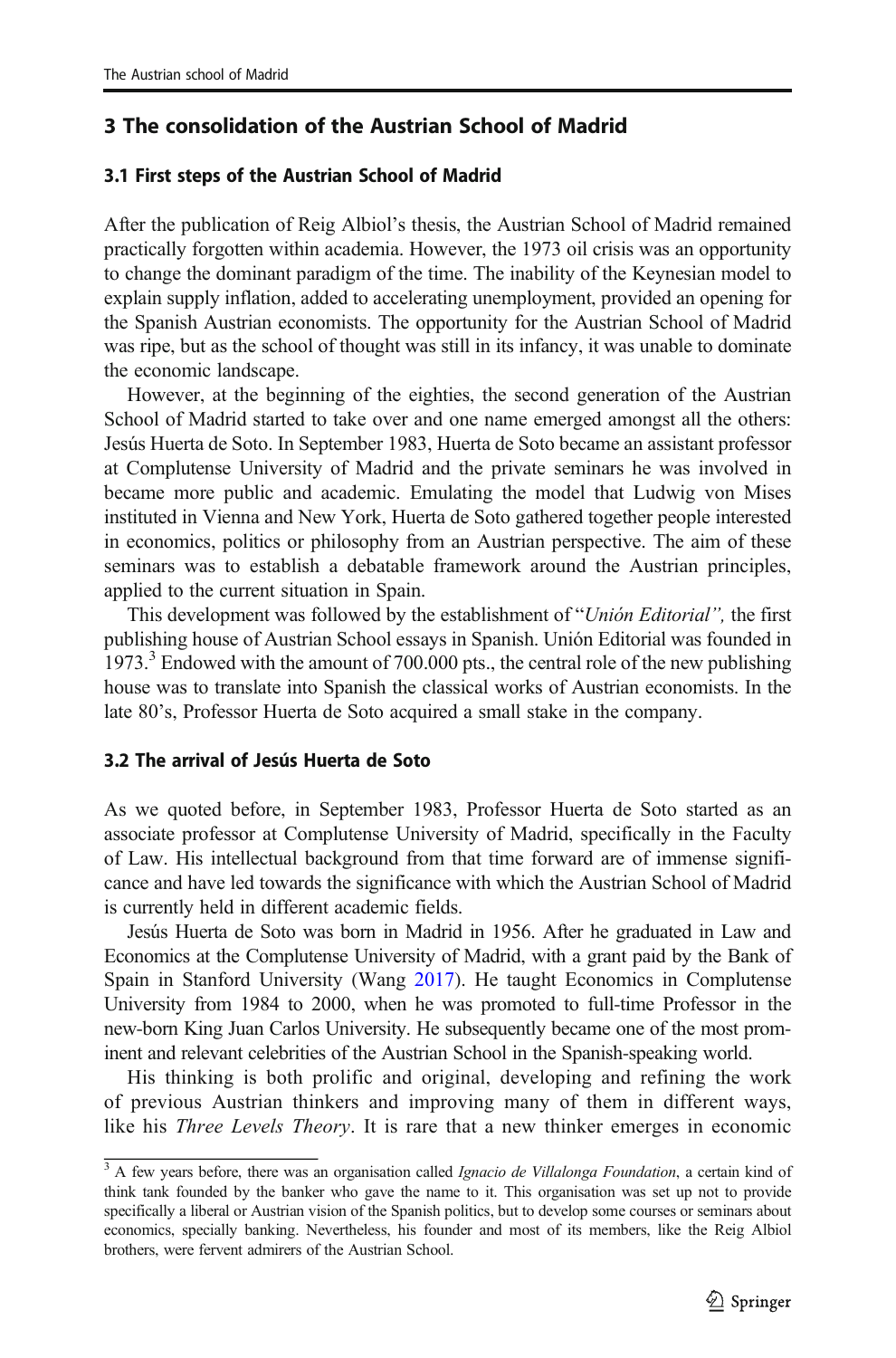theory who is able to set up a new branch of thought within their area of study and this has not taken place since the formation of the School of Salamanca.

About his prominence and impact in academia, we can find out that he is one of the most quoted Spanish authors at this moment.<sup>4</sup> He has obtained three six-year research, the certification delivered by the Spanish government to an equivalent period of research and publications. Besides, seven of his books are available in the Library of Congress (J. Huerta de Soto, Library of Congress s.f.).

### 3.2.1 Main contributions

Mises (von Mises [1951;](#page-18-0) von Mises [1962](#page-18-0)) quoted the impossibility of socialism based on the inability of planners to engage in economic calculation due to, in the first place, the inexistence of private property, which enables the absence of market prices. As a result of this, the debate about the economic calculation made a clean sweep in academia throughout all the twentieth century. Socialism could never work out problems surrounding the allocation of scarce resources. Entrepreneurial projects could not be valued in a rational way, due to the inexistence of market prices which set up the limits for viable and nonviable companies.

Although the socialist debate took place in the 1920s and 1930s of the last century, Professor Huerta de Soto provided a new vision based on the dynamic conception of entrepreneurship. Indeed, he identifies a new vision by basically re-defining the term. Socialism means nationalisation of the means of production. Professor Huerta de Soto changes the definition to mean what Mises called "interventionism" and what was later called the "dynamics of interventionism" (Ikeda [2015\)](#page-18-0). This is important because it is grounded in a definition of socialism that most scholars, including Mises, would not recognize.<sup>5</sup> Thus, the new definition provided by Professor Huerta de Soto claims:

"We will define 'socialism' as any system of institutional aggression on the free exercise of entrepreneurship. By aggression or coercion, we mean all physical violence or threats of physical violence which another person or group of people initiates and employs against the actor. As a result of this coercion, the actor, who otherwise would have freely exercised his entrepreneurship, is forced, in order to avoid greater evils, to act differently than he would have acted in other circumstances, and thus to modify his behaviour and adapt it to the ends of the person or persons who are coercing him" (Huerta de Soto [2010\)](#page-17-0).

Therefore, a new concept of efficiency emerges. If we suppose that efficiency is a dynamic concept (leaving behind the neoclassical conceptions about static efficiency) then we can conclude that efficiency is both economic in nature and ethical. In the paper *The Theory of Dynamic Efficiency* (Huerta de Soto [2008](#page-17-0)), Professor Huerta de Soto redefines efficiency by drawing on contributions from different economists (not only Austrians) throughout the history of the economic thought. In summary, he points

<sup>4</sup> DialNet, probably the best search engine about scientific papers and books, shows fifty papers, twelve collaborative works, eighteen books, two doctoral thesis, forty-one thesis directed and one collaborative book. <sup>5</sup> In recent times, Professor Huerta de Soto has recognised that his definition of socialism would be more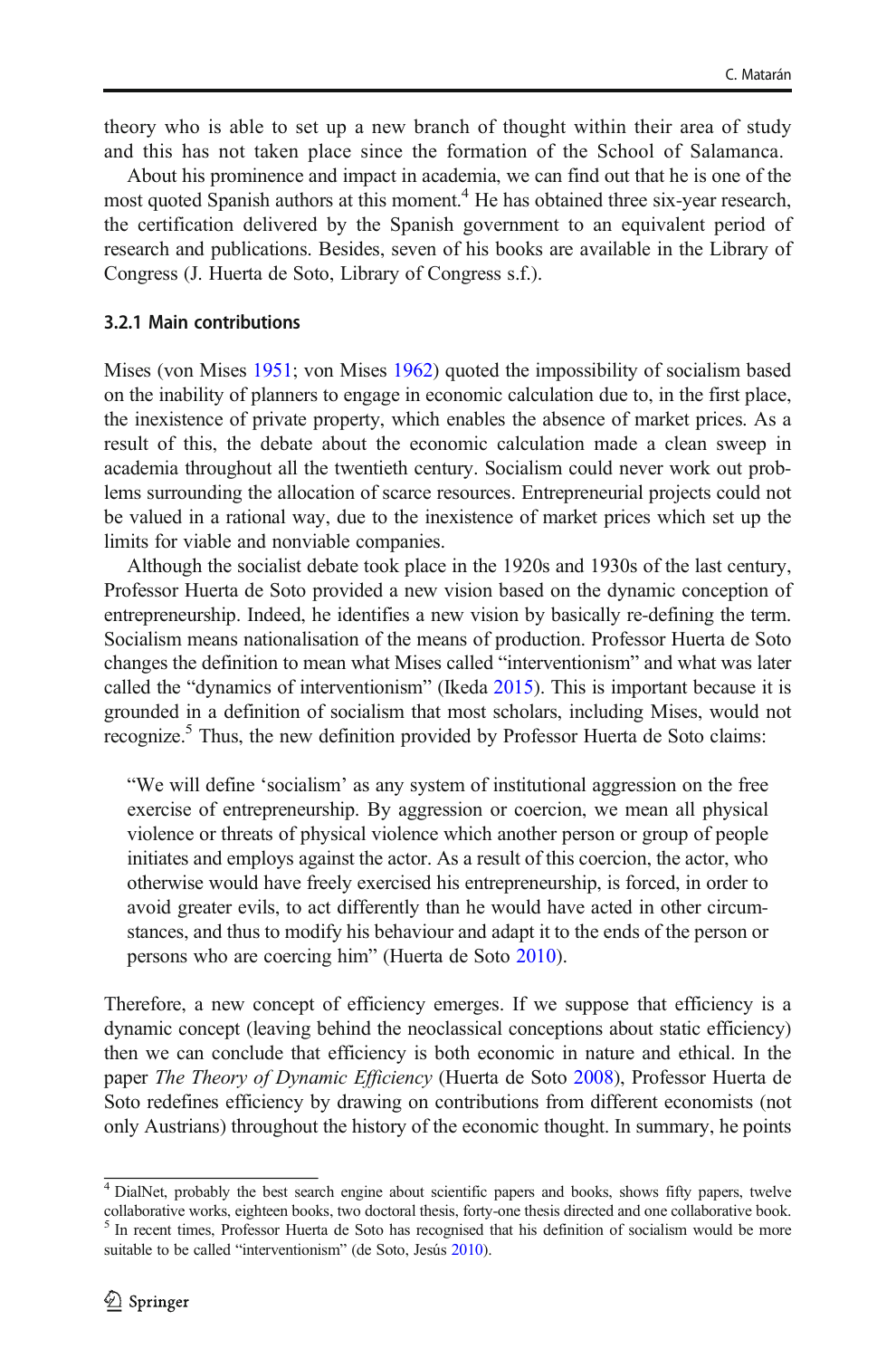out that the Austrian concept of efficiency, which builds upon all previous conceptualisations, should take precedence over the neoclassical concept, based only on optimisation. As Professor Huerta de Soto points out:

"The static conception of economics reduces the principle of economic efficiency to a simple technical issue of maximization, which in any case could be resolved with a mere computer into which someone would enter the data always presumed known in the models of static efficiency" (Huerta de Soto [2008,](#page-17-0) 8).

In the field of money and banking, Professor Huerta de Soto published Money, Credit Bank and Economic Cycles (1998), perhaps his most quoted and debated essay (J. Huerta de Soto, Money, Credit Bank and Economic Cycles de Soto Jesús [2012](#page-17-0)). In this book, Professor Huerta de Soto explained how the practise of the fractional reserve over the last five centuries has entailed recurrent episodes of irrational exuberance, followed by the consequent recession. The proposed solution is to head toward a financial system based upon a non-central banking regulator.

From this perspective, the creation and entry into circulation of the Euro has generated many unintended consequences. The possibility that the member States of the monetary union cannot manipulate the currency has turned the euro into an approximation to the gold standard (Huerta de Soto [2013](#page-17-0)). Of course, we cannot assume that the euro is exactly a gold standard system, but some of its features are implicit in the euro system.

In the field of the history of economic thought, Professor Huerta de Soto has pointed out how the Austrian School sank its roots in the School of Salamanca, during the sixteenth century (Huerta de Soto, Jesús [2020a,](#page-17-0) [b](#page-17-0)). Thus, this group of priests and religious Catholics reached some conclusions clearly ahead of their time. A subjective theory of value, the rate of interest or entrepreneurship are some of the ideas that were correctly pointed out by these members two centuries before Adam Smith supposedly invented economics.

In the political field, professor Huerta de Soto has focused his investigations under his "Three-Level Theory", which is in essence a combination of rules through which a thinker could judge certain actions as appropriate (Huerta de Soto [1988](#page-17-0)–1989). Such actions could be large scale political initiatives, right down to individual actions. These rules should be judged under three different perspectives: ethical, historical, and theoretical. Should all the three tests be passed, then we can accept this course of action as correct. As professor Huerta de Soto sums up:

"Thus, following this model, it is easy to understand how any erroneous policy always arises as the result of a chain of factors which correspond to each of these three levels. In fact, behind any policy which is harmful to society, there are usually, at a strictly theoretical level, serious scientific errors, and fallacies. Effectively, false theories are continually being used to justify the most harmful interventionist policies. Sometimes, these theories emerge independently, by chance, and policies are subsequently adopted as a consequence of the theoretical and methodological errors committed. On many other occasions, however, erroneous theories are constructed ad hoc in order to justify certain policies which have been decided previously" (Huerta de Soto [2010,](#page-17-0) 186).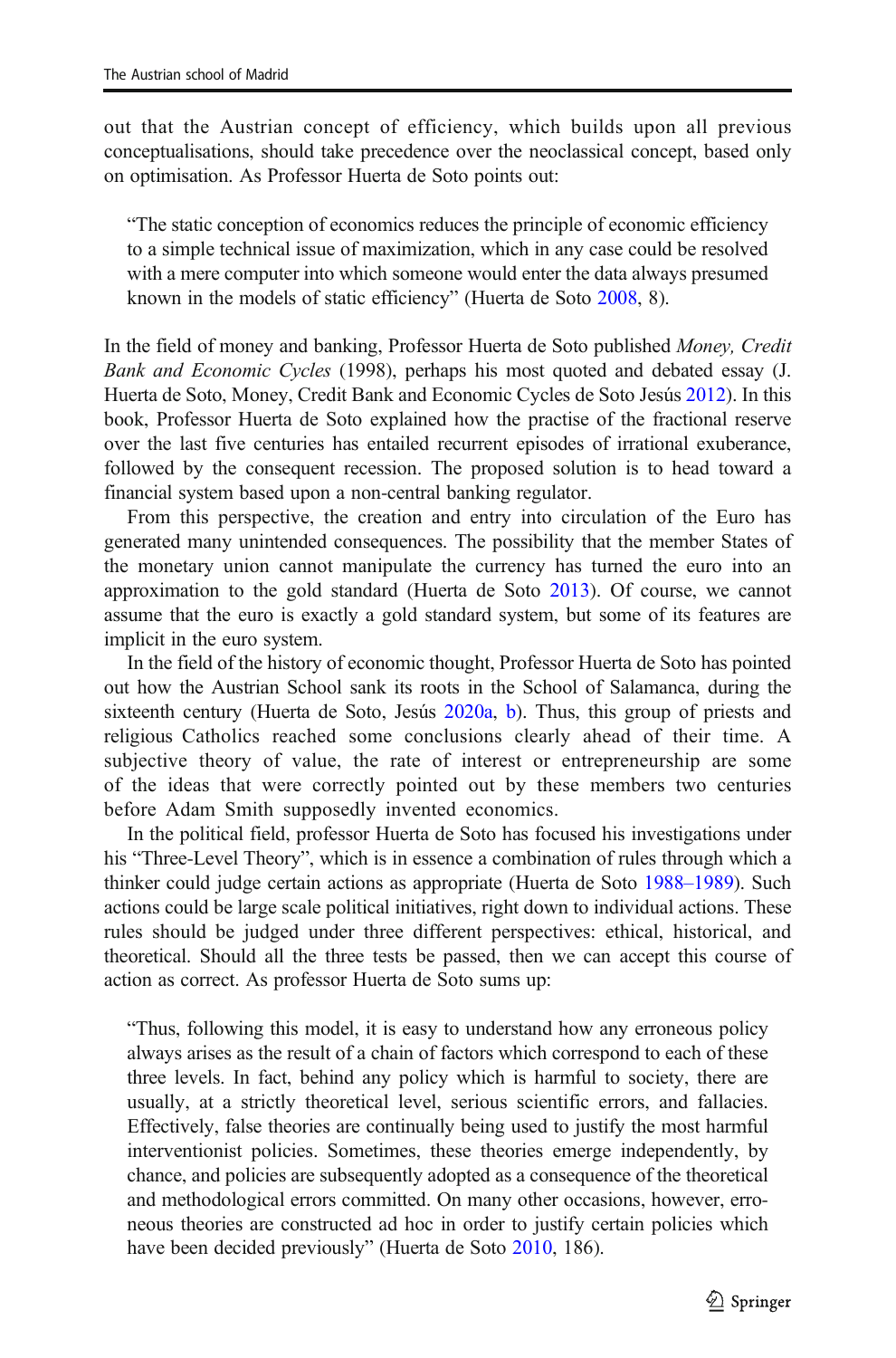This analysis has motivated Professor Huerta de Soto's vision about interventionism, not only as a theoretical impossible, but also as immoral and a permanent historical failure. In addition, Professor Huerta de Soto has become one of the most prominent and resolute defenders of the Anarchocapitalism, that is, the full and complete privatisation of all goods and services. In this sense, he points out that public goods in the middle of a market economy resemble islands in the middle of the ocean, that is, goods and services produced without the guidance of prices (Huerta de Soto [2009](#page-17-0)).

#### 3.2.2 Master's degree in Austrian economics

Without any doubt, one of the most decisive step in the dissemination of this concrete branch of one school of economic thought, that moment in which this group of thinkers could be considered a real trend in Academia, is the moment in which the Master's Degree in Austrian Economics started its development in 2007. Located in King Juan Carlos University of Madrid (Vicálvaro), this Master's degree provides an entire knowledge of Austrian Economics tradition in one school year. The course, as well, is divided into eleven subjects and a final project thesis. In the first of them, the studies consist of methodology, national defence, microeconomics, economic thought and a seminar about dynamic efficiency. In the second one, we continue with technology, monetary theory, macroeconomics, public policies, theory of spontaneous order and a seminar about socialism. In addition, to get the Master level, it is compulsory for all students to write a final thesis, around forty pages long, a subject of the student's choosing in which to develop the knowledge acquired about Austrian Economics. The essays are graded by a committee formed by three members, one of them a Professor of another university to guarantee the independence of the process.

We do not contend that the Austrian School of Madrid did not exist before the creation of the Master's Degree, rather that it is final recognition that the city of Madrid hosts the most prominent and leading group of Austrian researchers in Europe. In fact, there had not been such a large group of researchers and thinkers about the Austrian School tradition since pre-World War I Vienna. In fact, some of Professor Huerta de Soto's students, like Óscar Vara, Javier Aranzadi, Ángel Rodríguez and César Martínez were already awarded with a Ph.D.

A preliminary analysis might conclude that the Master consists of many postgraduate studies that currently fill up the Spanish universities. However, the rigour of the Austrian School method ensures new researchers obtain a solid basis for further investigations. It is considered a Master's Degree not only with a focus on economists who desire to begin an economic career, but to every person interested in the Austrian School and its principles. In fact, it encompasses subjects from economics to matters more analytic, like defence or technology.

In conclusion, it is not possible to understand what the Austrian School of Madrid has achieved without understanding the importance of this Master's Degree. For the first time in history, students can find complete and in-depth analysis of the Austrian School in a variety of academic fields: monetary theory, methodology, history of economic thought, etc.

The huge number of students that have emerged from these studies has created a real branch of one school of thought and, even more importantly, guarantees the future of the research in the field. In fact, some of the most relevant figures of the Austrian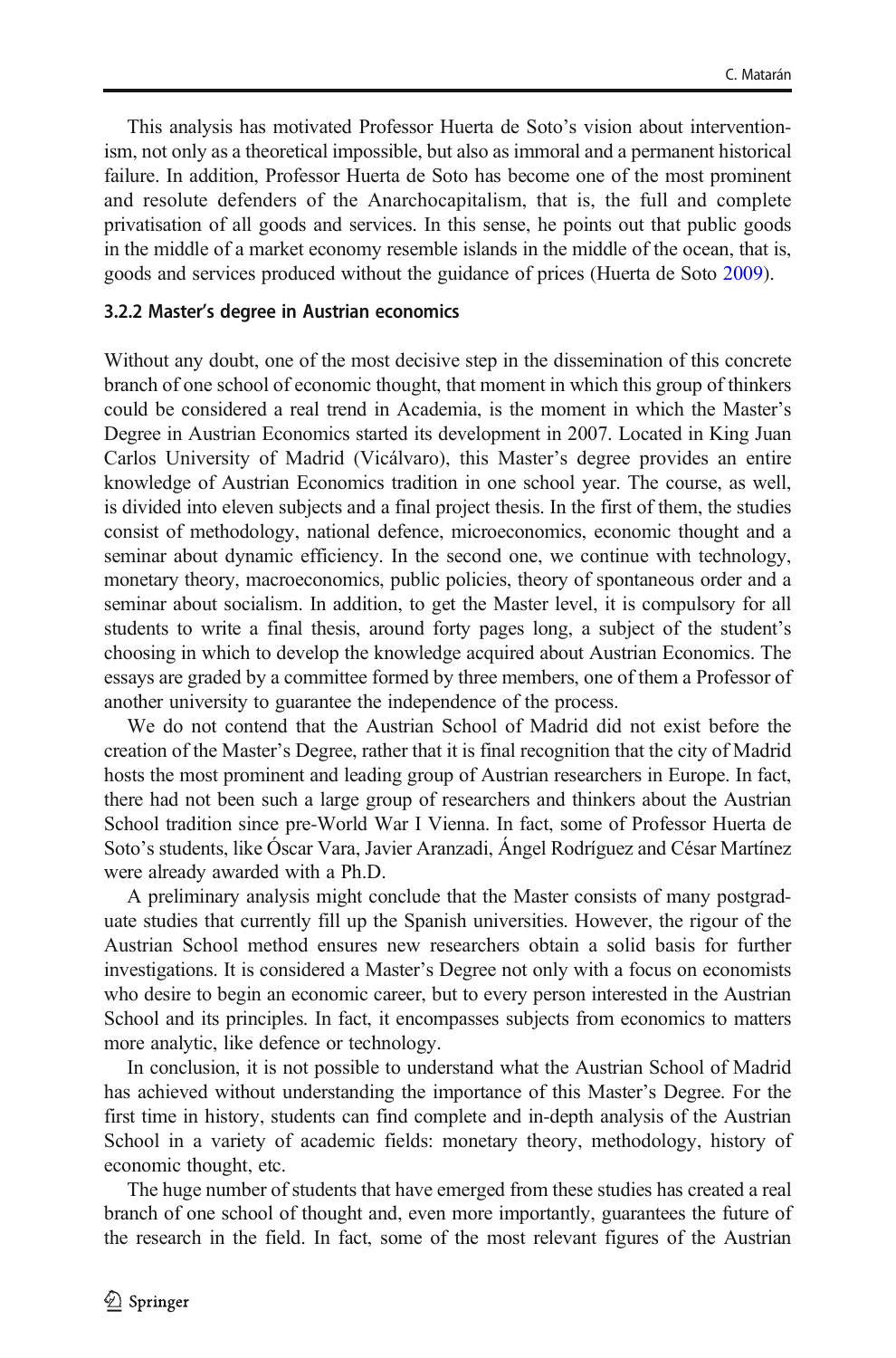tradition, not only in Spain but in all of South America, went through the King Juan Carlos University classrooms, like Juan Ramón Rallo, Adrián Ravier, Miguel Ángel Echarte and David Sanz, to name a few.

#### 3.2.3 The international doctoral school

One of the fundamental issues to build a true branch of a concrete school of thought is the creation of a group of students that can continue and build upon the work carried out by the previous generation. The first step, as we have just seen in the previous section, was the creation of a regular school year to study the Austrian School. The second one, is the creation of a group of students who, according to an exegesis process, will continue the Austrian tradition in Spanish academia. They will provide new and genuine contributions to economics, philosophy, history and other fields in the social sciences.<sup>6</sup>

At the beginning of the third decade of the twenty-first century, forty candidates had achieved the Ph.D. degree under Professor Huerta de Soto's guiadance. Names like Juan Ramón Rallo, Adrián Ravier, Óscar Vara, Javier Aranzadi, Gabriel Calzada, Ángel Rodríguez, Miguel A. Alonso and Philipp Bagus, all wrote their Ph.D. thesis under Professor Huerta de Soto's leadership.

For instance, Phillip Bagus wrote about "Deflation: Is It Really Harmful?" (2007). Years after, the thesis was published (Bagus [2015](#page-17-0)). Professor Bagus theorises about a type of good deflation, that is, the gradual reduction of the amount of money in circulation due to an increasing number of goods and services available to the citizens. Another thesis (written in English) was carried out by Professor David Howden under the title Financial Asset Pricing Under Knightian Uncertainty (Howden [2010\)](#page-18-0). Professor Howden makes a deep critique to the neoclassical concept of Paretian efficiency to judge the rationality of investments. In this sense, the author asks for a new model of dynamic efficiency based upon creativity, that is, the Austrian concept of entrepreneurship. Therefore, the most important issue in finance at this historical moment is to turn down the neoclassical way of thought - the optimisation of phantasmagorical mathematical functions. Additionally we have Massimiliano Neri's, "The Economics of the Knowledge Structure" (Neri [2011\)](#page-18-0), Marc Schelling's "Mergers and Acquisitions within the Austrian Business Cycle" (Schelling [2013\)](#page-18-0) and Brian C. Canny's "The Theory of Optimum Currencies and a Critique of the Theory of Optimum Currency Areas" (Canny [2016](#page-17-0)) also completed their Ph.D. in English. These examples are evidence of the impact of scholar's working in the Austrian School in Madrid.

#### 3.2.4 Procesos de Mercado

All branch of one school of economic thought should have its own way to develop a space for debates. In the academic field, the creation and distribution of a scientific review seems to be the most suitable method to achieve a position into academia. With this in mind, Procesos de Mercado. Revista Europea de Economía Política appeared

<sup>&</sup>lt;sup>6</sup> We can quote the example of Nicole Oresme, who made several contributions in different fields of human knowledge, becoming a forefather of the Renaissance. Nevertheless, his work remained hidden for over a century until Francisco de Vitoria rescued it.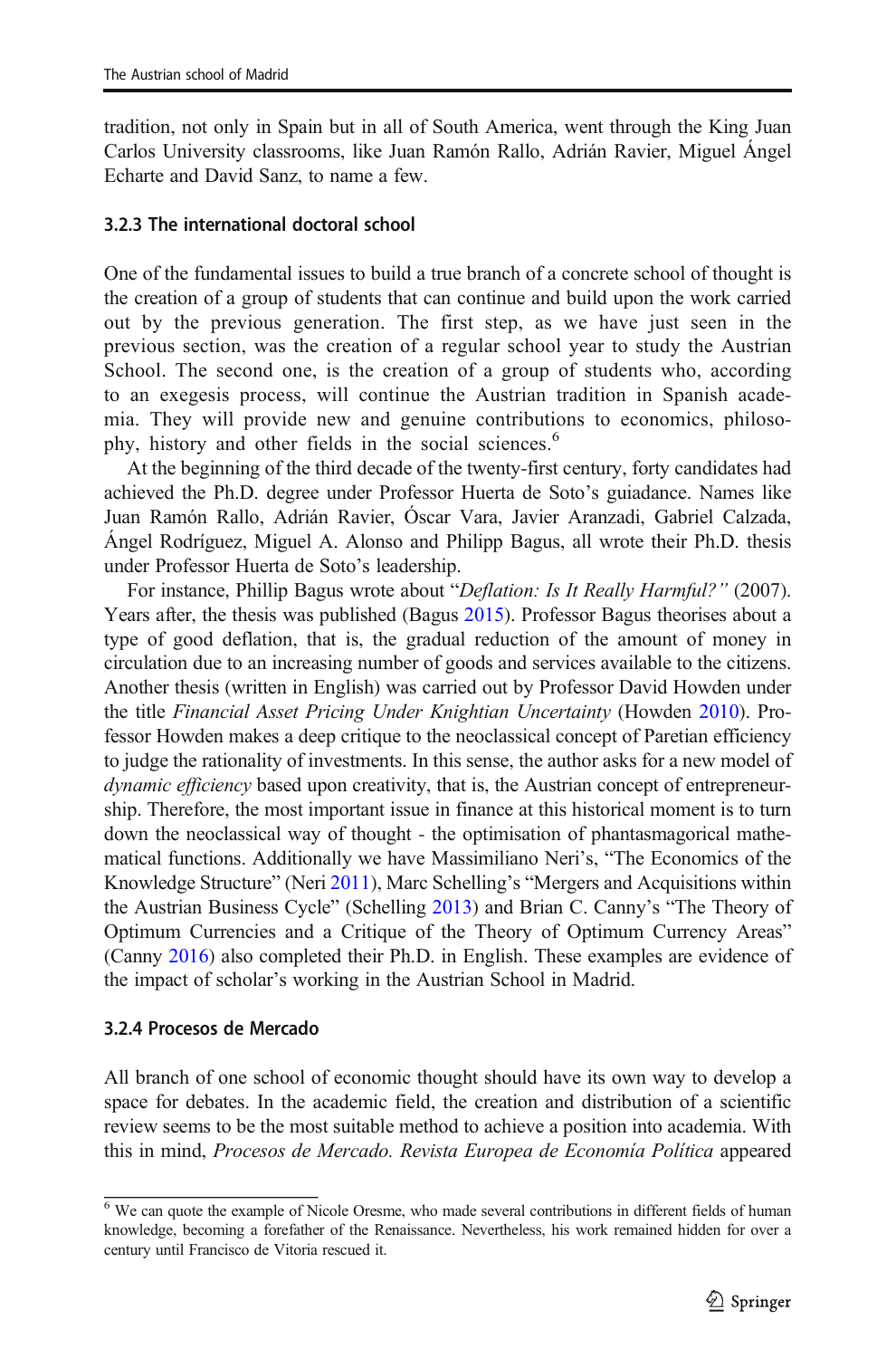for the first time in Calzada [2004.](#page-17-0) Despite its title, it is not only addressed towards economists. Its multidisciplinary approach encompasses all social sciences, with papers in history, politics, law, sociology, etc. In addition, the review accepts papers in Spanish, English or French.

Professor Huerta de Soto is the director and founder of the review. Professors María Blanco, Gabriel Calzada, Javier Aranzadi, Antonio Martínez, Ángel Rodríguez and Óscar Vara execute as deputy directors. The Editorial department is formed by Professors Miguel A. Alonso and Philipp Bagus, Editor and Deputy Director, respectively. Finally, David Howden, Juan Ramón Rallo and Sonsoles Huerta de Soto perform as deputy assistants. The review is formed by a scientific counsel set up with professors and professionals from many different fields. Their main function is called blind peer review. *Procesos de Mercado* is published one per semester, that is, an issue in autumn and another in spring.

Regarding its content, the review is structured in different parts. The first one is focused on more academic Papers, at least, thirty pages long. They are truly scientific papers, some of them presented as lectures in economic meetings or congress. Their numbers vary from four to six in each issue. In the second place, we find the *Notes*. These are papers, but shorter. For instance, talks at economic meetings or articles about polemic issues in the nation's politics are published here. They search for the clarification on a concrete issue, without the extension of a scientific paper. Then there is a Documents section where there are published extracts from the classical essays of the Austrian School, especially from the works of Hayek and Mises. The next section is about *Bibliographic Review*. It addresses the summary of recent or classical books about all fields in the social sciences and informs the read of new and interesting content.

After this, we find out what could be the most original section in the review, the News. There one can find the latest events, meetings, lectures and so on that are taking place, not only in Madrid but in many different cities, from all the members of the Austrian School of Madrid. In the last place, the review ends with a Suggestion for New Readings. There, in a laudable effort by Professors Alonso and Bagus, the Editors make a tour of all the media, mentions to the Austrian School or its members, not only Spanish but from all over the world, in the last six months. That is, this section works as a press release.

#### 4 Other outstanding members of the Austrian School of Madrid

In this section we are going to look over the most prominent and distinguished leading figures in the current Austrian School of Madrid. We can start our review from what we can call the second generation of the Austrian economists in Madrid, that is, from the late nineties to the present. As we will see, most of these members have in common their stay in the Doctoral School. This academic centre has begun what we can name as the youth academy of the Spanish-speaking Austrian economists.

The unifying thread of all these contributions is the continuation of the classical Austrian Economics tradition. Nevertheless, we can appreciate an important feature. Before the Great Recession (2008), almost all of the academic works were about all the fields in economics. We can find the monetary theory of Miguel A. Alonso or Philipp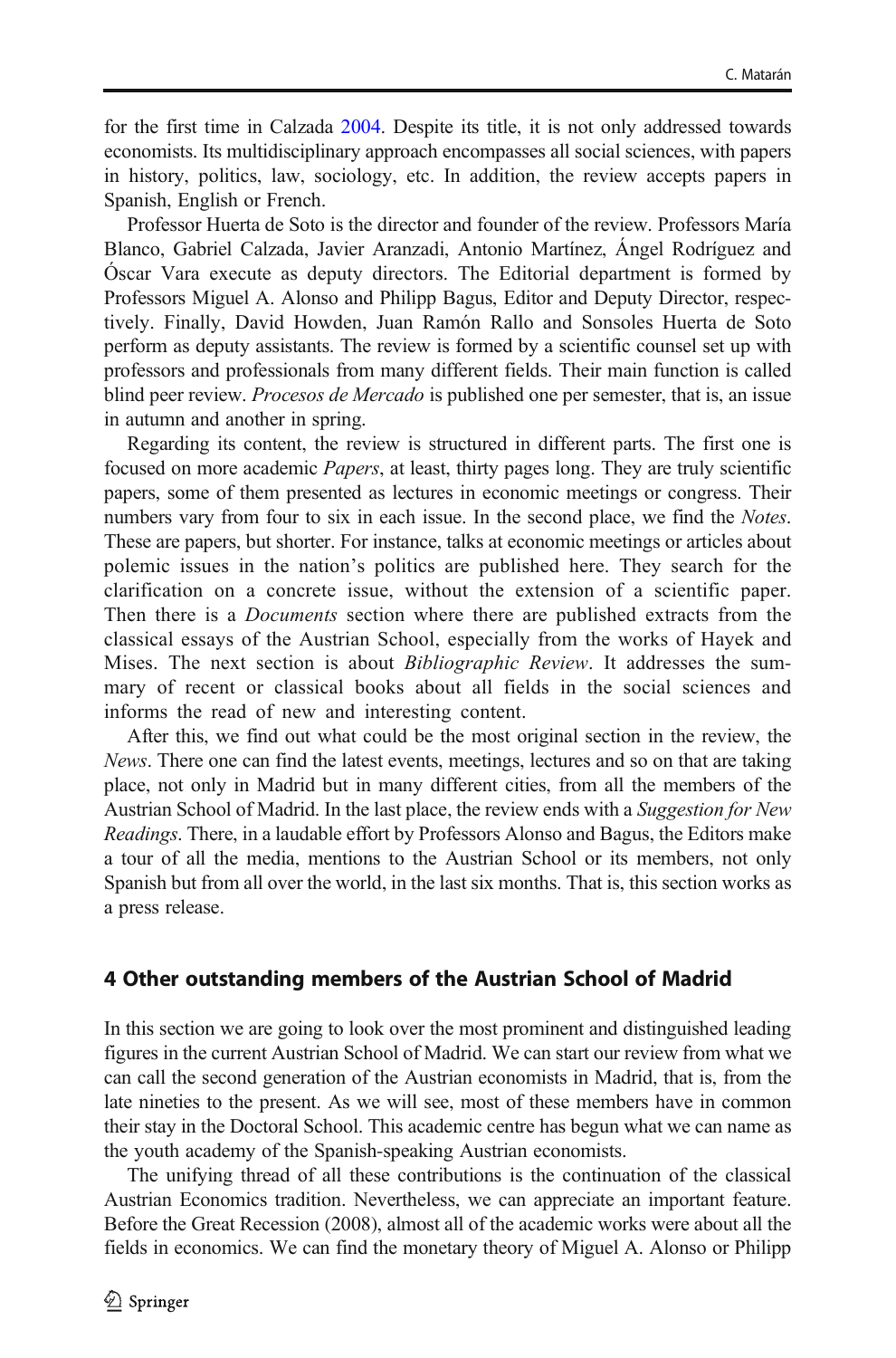Bagus, the economic thought of Óscar Vara, David Sanz or Javier Aranzadi, the essays about the American economy from David Howden or the studying of the Second Scholastic from Professor Gómez Rivas. As we mentioned before, it is starting from the Great Recession when the Spanish mainstream academia suffered a huge shock in scientific production. From that very moment, the monetary questions related to the economic cycle have practically monopolised the debate within the Austrian School of Madrid. The mainstream provided numerous explanations for the Great Recession. Nevertheless, those interpretations clash with those ones provided by the members of the Austrian School of Madrid. In fact, these original reasons are getting more and more recognition in the Spanish academia.

In fact, this diffusion has crossed our borders. The fact that the Western economies have had to fight with a recession of worldwide characteristics has entailed that the Austrian Economics, forgotten and marginalised for centuries, had experienced a resurrection, not only on the national level, but on the international level.<sup>7</sup>

#### 4.1 Miguel a. Alonso

Professor Alonso developed his academic career in the Department of Applied Economics at King Juan Carlos University as an associate professor, a job that he combined with the subject of Macroeconomics in the Austrian Economics Master. His research focus is economic cycles and their relationship with the movements of capital. Monetary policy, as well as the impact of taxes over the international capital markets has entailed an impact on them. His research activity has provided him the opportunity to be published in journals like the CESifo Economic Studies, European Journal of Law and Economics, Interdisciplinary Journal of Economics and Business Law, Open Journal of Modelling and Simulation, Hacienda Pública Española, Trimestre Económico, Revista de Economía Mundial or Investigación Económica. In addition, he works as editor in chief of the journal Procesos de Mercado, as we have referred to previously.

His doctoral thesis dealt with the problems of controlling the financial capitals and the impact of taxes over them (Alonso Neira [2004](#page-17-0)). As we can read in the abstract:

"The volume of international capital movements has multiplied in the last decade. Forces that have led savers and lenders to international capital markets include the modernization of telecommunications and information technology, as well as the relaxation of capital controls. However, the liberalization of financial markets has also entailed significant challenges for national governments. In this sense, the international monetary crises of the nineties have broken the apparent consensus that existed regarding the process of financial liberalization, stimulating debate on the desirability of taxing international capital movements. This paper analyses the impact and effectiveness of capital controls, understood as barriers to intertemporal trade, using dynamic models" (Alonso Neira [2001](#page-16-0), ii).

<sup>&</sup>lt;sup>7</sup> For instance, if we check the website Web Of Science (Science s.f.), we can find out that Professor Huerta de Soto is getting 2.55 quotes every year in academic papers, Professor Alonso Neira is getting a 1.14, and Professor Bagus 9.90. In order to making a comparison, Julio Seguro, who presided the Spanish regulatory agency for the financial markets, achieves a 3.86.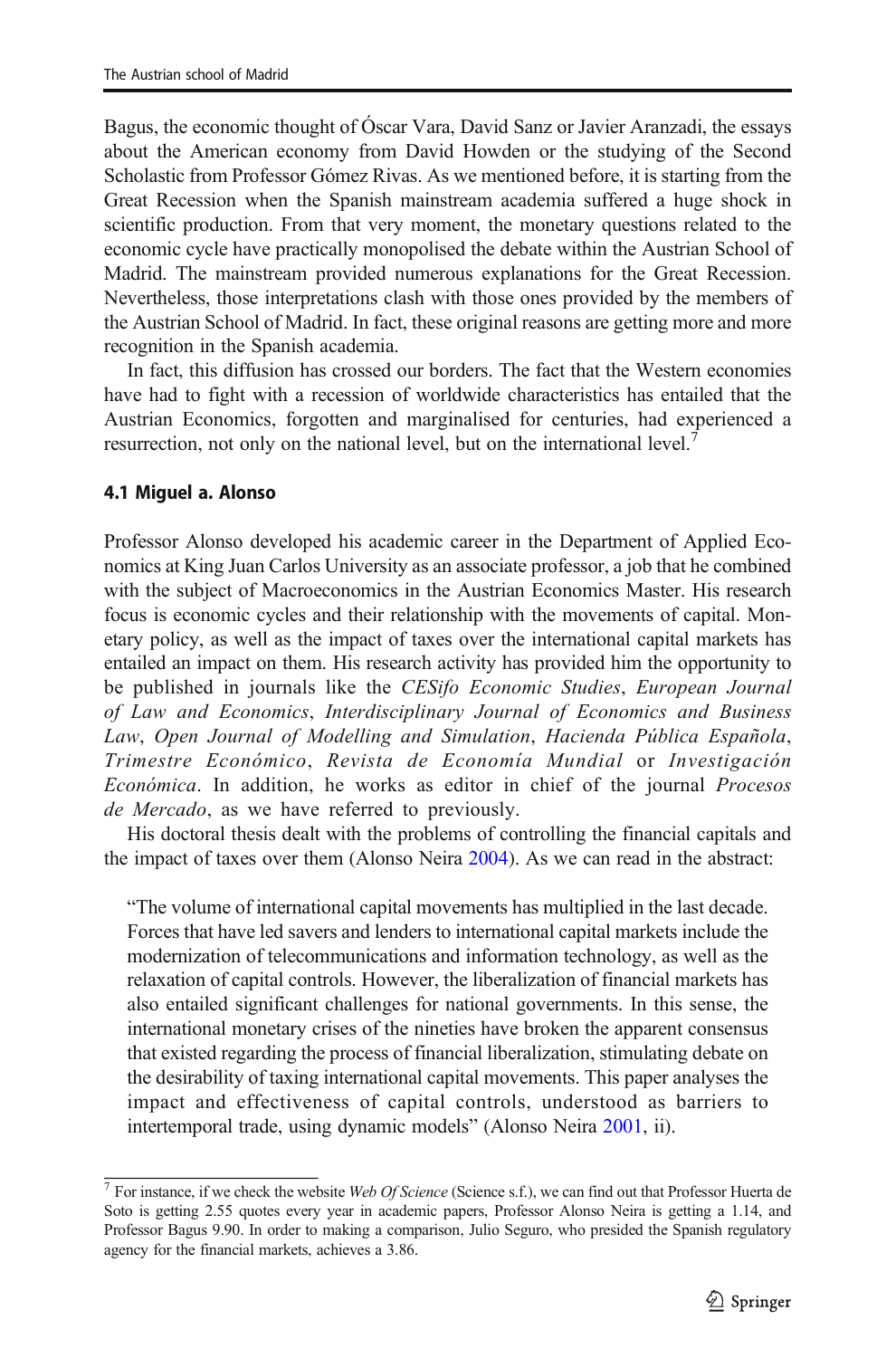On one hand, Alonso Neira studies the volatility of the current currency markets and focuses his attention on the government controls through the central banks and the abandonment of the gold standard in the seventies. Besides, the model of twin crisis (Alonso et al. [2004](#page-17-0)), that is, monetary and banking, one consequence of the other, it is staged through a historical event: the Asian crisis of 1997–1998. On the other hand, Alonso Neira confronts the arguments for and against the controls over the financial system, as well as restrictions more or less deeper, adding to the essay the incidence of these controls over the price of the productive factors. His conclusion is that controls over capital entail an increase over business costs, especially in labour. Finally, Alonso Neira asks himself if a fee would be possible over financial transactions, commonly known in the Western countries as *Tobin Fee*, which started to be developed in Sweden in 1984 and eventually abolished in 1991. The Tobin Fee has become the warhorse issue of the anti-globalisation movement since the eighties. Due to the capital being the most volatile and least affected economic factor, a fee of 0.5% on the financial transactions turned out to be such a failure that, at the end of the experiment, the volume of the futures market had decreased 98% (Wrobel [1996\)](#page-18-0).

#### 4.2 Philipp Bagus

Professor Bagus ([2015](#page-17-0)) obtained his Ph.D. in Economics at King Juan Carlos University with a study of the effects of deflation on the economic system. Besides, Bagus provides an opportunity to know the traditional arguments against the effects of deflation over the productive structure. Eight years later, the essay was published. According to the abstract:

"This book analyses the causes and consequences of deflation. In contrast to the widespread belief that deflation would be harmful to the economy as a whole, the author argues that free market deflation is liberating and beneficial. Several myths of deflation are exposed and the reasons for the widespread deflation phobia that serves to justify expansionary monetary policy, i.e., inflation are investigated. Two historical case studies, the growth deflation in the US after the Civil War and the bank credit deflation in Germany during the Great Depression are discussed to illustrate the points made in the theoretical analysis of deflation." (Bagus [2015](#page-17-0), i).

After earning his degree, Bagus started a successful career in the study of macroeconomics, especially in the monetary system. For instance, Bagus has been published in several journal, including the Journal of Business and Ethics, European Journal of Law and Economics, Revista de Economía Mundial, Información Comercial Española and Libertarian Papers. In addition, he is deputy editor of the Quarterly Journal of Austrian Economics and Procesos de Mercado. In relation to private institutions, he is a member of Mises Institute, the Property and Freedom Society and the Mont Pelerin Society. Finally, he obtained many awards and recognitions, like the Ron Paul Liberty in Media Award, the Ludwig Erhard Förderpreis für Wirtschaftspublizistik, the Gary G. Schlabaum Prize and the O.P. Alford III Prize.

His research focuses on on the first hand, on the monetary policy followed by the central banks as a consequence of the Great Recession (2008). In an original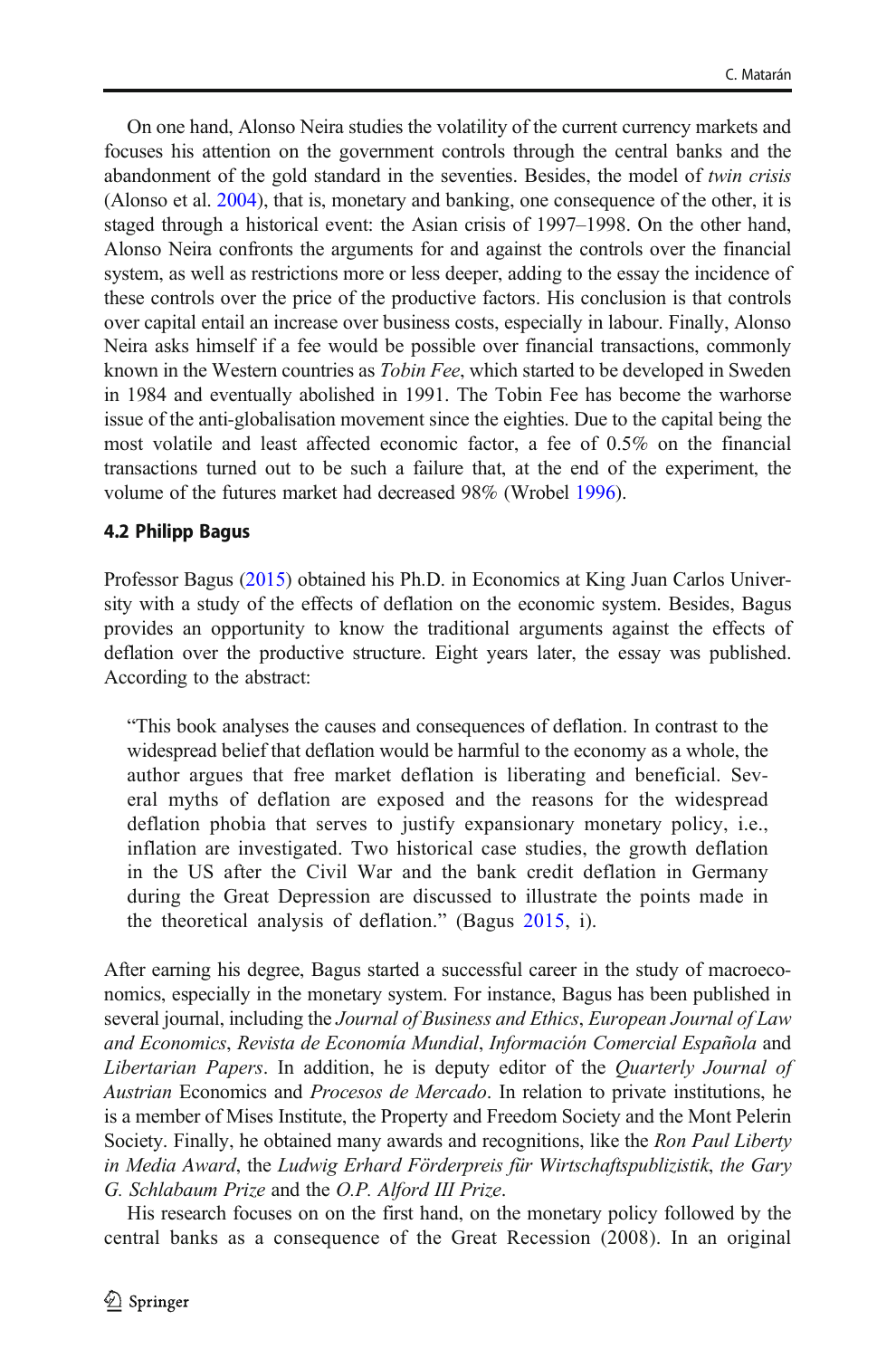interpretation of the fiduciary system, Bagus maintains that one of the unintended consequences of monetary policies is the redistribution of the income in favour of certain groups, in a clear example contrary to the free market distributor mechanism. On the other hand, Bagus [\(2012\)](#page-17-0) published an essay about how the euro has become an obstacle to the stabilization of the monetary policy. Indeed, Bagus points out the euro has become a tool for the Southern government (Spain, Italy above all) not not take into consideration their macroeconomics problems, especially chronical deficits and public debt. Bagus concludes that the monetary policy carried out by the ECB has been laxer than that made by the Bundesbank.

#### 4.3 Gabriel Calzada

Professor Calzada constitutes a curious case. He is not only a well-known person who had made the corresponding contributions to the intellectual heritage of the Austrian School of Madrid, but also, from his position as chancellor of the Francisco Marroquín University, has contributed, in a decisive way, to bear the name of the Austrian School to the Hispanic-American world.

In his doctoral thesis, Calzada [\(2004\)](#page-17-0) analyses the possibility of a private security provision through insurance companies, the same line of investigation followed by other Austrians, like Hoppe [\(2003\)](#page-18-0) and Block [\(2018\)](#page-17-0). To the ultimate extent, what is proposed is the theory of overlapping government, a type of social organisation according to which each individual would negotiate with the company he deems appropriate. This, in turn, would provide the basic security and justice services that, traditionally, have been reserved to the state action. In case of litigation with another person, it would be the insurance companies that were responsible for facing a resolution. The cost of an open confrontation would be so high that it would discourage all aggression.

As for his academic function, Calzada started his career at the King Juan Carlos University. Nevertheless, it was later, and thanks to his move to Francisco Marroquín University, when his career, and therefore the dissemination process of the Austrian School of Madrid, took a step forward. In 2011 he joined as deputy rector and two years after, as rector. In addition, Calzada is a senior fellow of the Ludwig von Mises Institute.

However, if Calzada stands out for something within the Austrian School of Madrid, it is for having founded the first liberal think tank in the country. After enjoying a scholarship at the Mises Institute, Calzada returned to Spain with the intention of creating a similar institution that was gaining influence over the years. After an interview, Huerta de Soto recommended Calzada that the nascent organisation should be named after one of the members of the School of Salamanca. The result was the establishment of the Juan de Mariana Institute.<sup>8</sup>

On the other hand, Calzada has become one of the most prominent scholars on the impact of environmental legislation on the economy. In a certain way, it is an application of a discipline, the economic analysis of law, which emerged in the second

 $8$  It should be clarified that the Institute is not a purely Austrian think tank, since the confrontation of ideas is also sought within the liberal movement, not only with respect to other more interventionists schools of thought.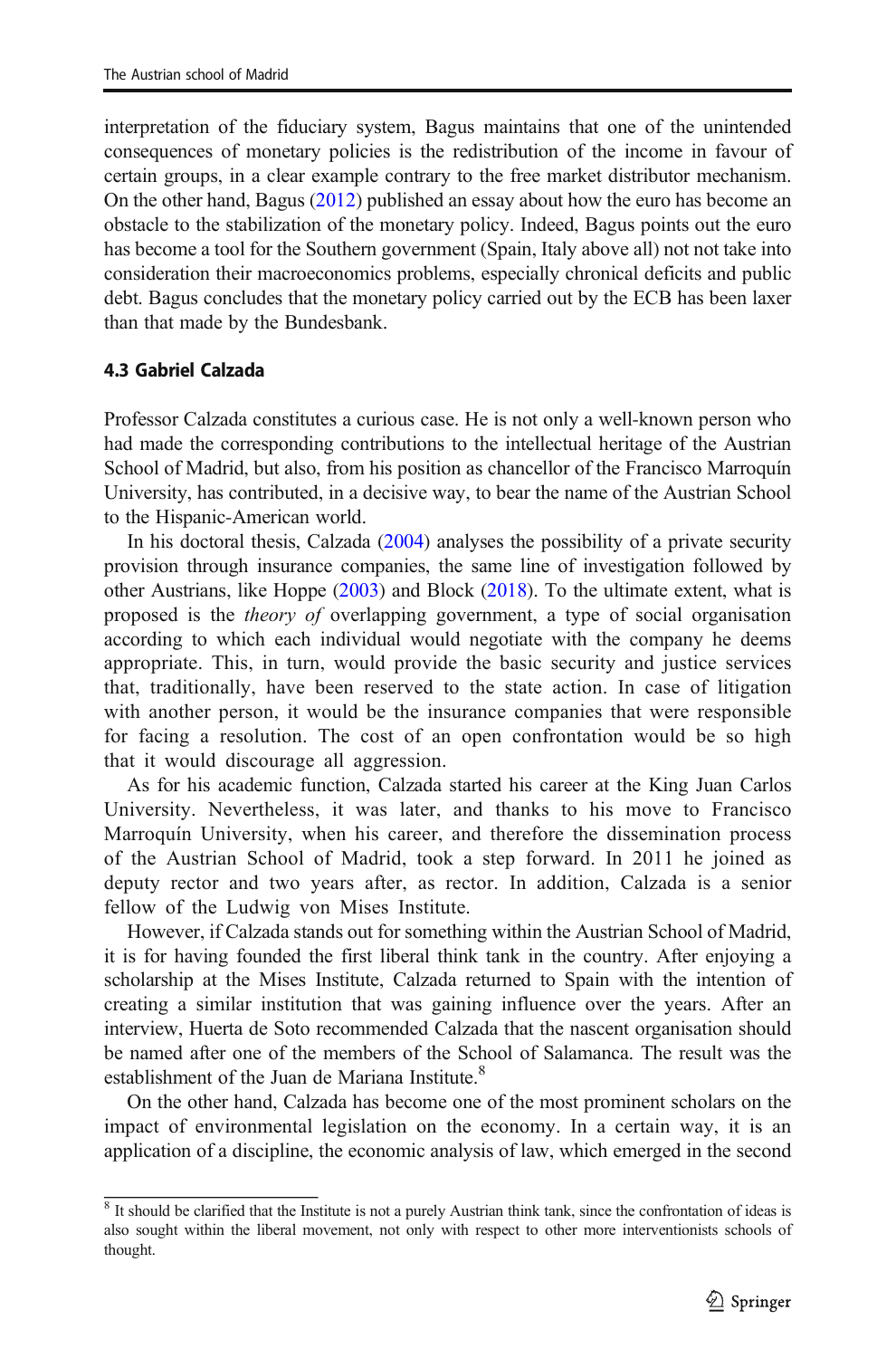half of the twentieth century and seeks to scrutinise the effects on the economic growth of the legislation. Calzada began in this line of research following the publication of the report on the incidence of the renewable energy subsidy policy carried out by the Spanish government since Calzada [2004](#page-17-0) (Calzada et al. [2009\)](#page-17-0). Especially relevant was his activity in the press, with countless articles and appearances in television and radio debates to point out the enormous cost of renewable energy subsidies policies, added to their low efficiency. Ultimately, Calzada has pointed out that the cause of this obsession with renewable energy lies in a mistaken belief about avoidable climate change and, worse, a consequence of the action of human beings on the planet.

#### 4.4 Juan Ramón Rallo

Professor Rallo has become one of the most prominent academic disseminators, not only of Austrian thought, but about all the liberal principles in the media. In his Ph.D. thesis, Rallo ([2011](#page-18-0)) tries to focus on a theoretical explanation of the Great Recession (2008), due to the instrumental analysis that the Austrian School provides. The thesis is divided into two main blocks. In the first part, Rallo tries to develop a synthesis of the classical business Austrian theory, on one hand, and the newest liquidity theory, on the other hand, raised from the last investigations of Fekete. In the second part, Rallo carries on a historiographic journey through all the immediate previous years to the Great Recession and the public policies set out by the Western governments. Especially relevant is his proposal of a *bail-in* rescue to the banks, instead of all the government policy, from right to left, for a bail-out.

Nevertheless, where Rallo has stood up has been, as we previously pointed out, in the media. For a decade now, Rallo has been a regular in both television and radio gatherings to provide his point of view about the economic situation, always from an Austrian perspective.

At the research level, Rallo [\(2011\)](#page-18-0) has written an essay making a deep critique to Keynesian Economics. The work consists of a refutation of Keynes's General Theory grounded in the analytical tools provided by the Austrian School. This book's title is a clear tribute to Henry Hazlitt ([2007](#page-18-0)). Besides, Rallo made another huge critique to the universal basic income, a policy consisting of providing all citizens with an income. This basic income, extended to all the population, has become one of the most important policies proposed by the welfare State supporters (Rallo [2015a,](#page-18-0) [b\)](#page-18-0). <sup>9</sup> Their argument is that capitalism does not provide a basic income to the most vulnerable people, so its implantation will be necessary.

#### 4.5 David Howden

As with Bagus, Professor Howden is another example of a member of the Austrian School of Madrid born in a foreign country. After graduating in finance at the Waterloo University (Canada), he earned a master's degree in Austrian Economics and wrote a doctoral thesis titled Financial Asset Pricing Under Uncertainty (Howden [2010\)](#page-18-0). he currently teaches economics and finance at St. Lous University (Madrid). His

<sup>&</sup>lt;sup>9</sup> Even many proponents of market/capitalism argue for some form of a basic income to replace the existing welfare state.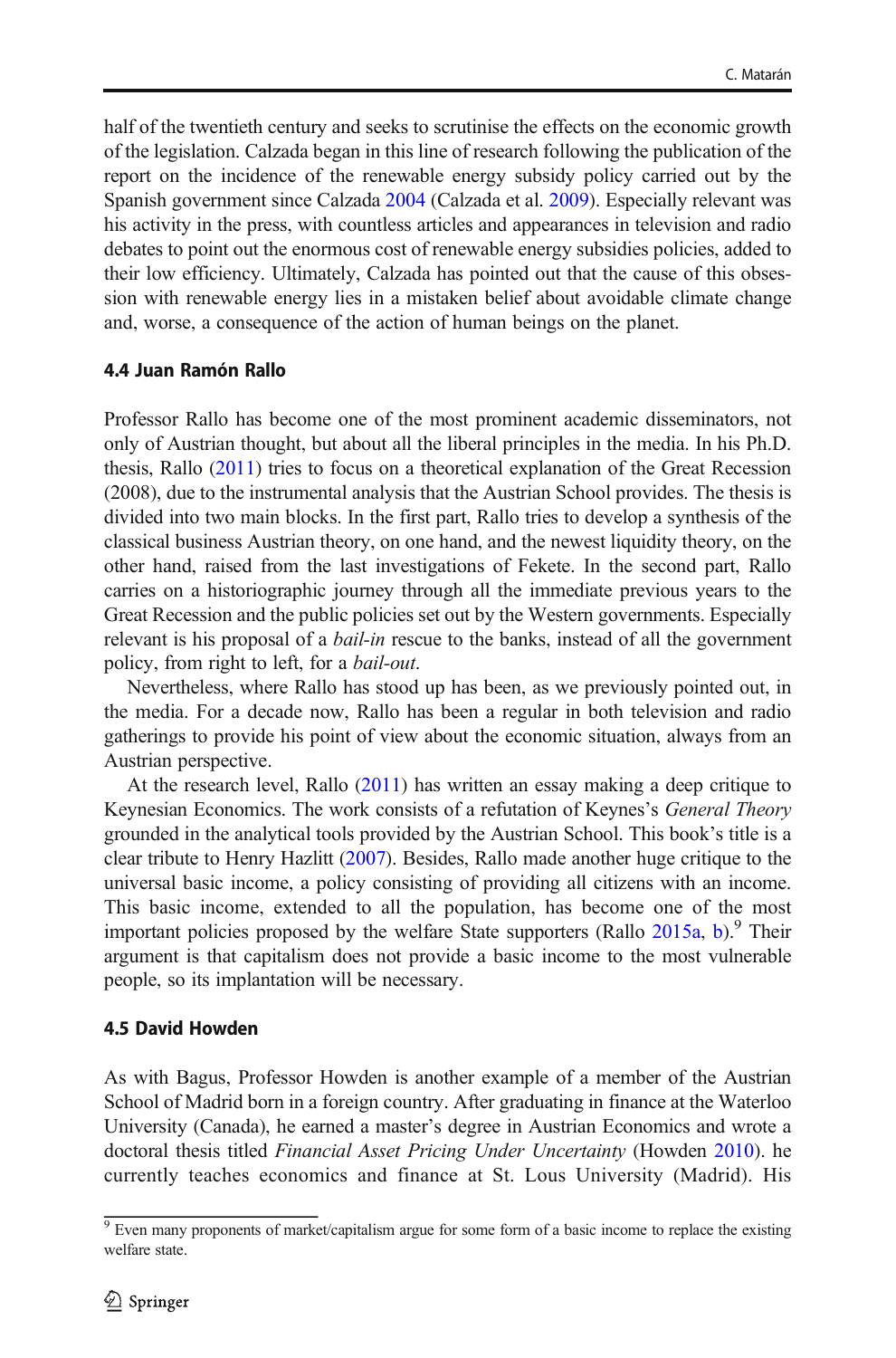<span id="page-16-0"></span>contributions have been focused on the Austrian business cycle theory and into a devastating critique to the monetary policy followed by the Federal Reserve after the Great Recession.

Howden has devoted numerous articles to this topic, pointing out, as a trigger for a multi-year depression, the central banks refusal to let the economy reap the malinvestments induced during the recession. In addition, he has cited how the refusal of central banks to allow market forces to redirect macroeconomic imbalances to a stabilising path is at the opposite of what could be considered a market economy (Howden [2014](#page-18-0)).

# 5 Conclusions

The first conclusion we can reach is about the importance of the Austrian School of Madrid to scholars. Apparently, to Spanish students and professors interested in the tradition of the Austrian School, the emergence of a branch of thought whose principles are based upon these ideas, entails a place to exchange opinions and contributions. But the popularity of the Austrian School of Madrid provides a huge opportunity due to the historical situation of Spain. That is, on the one hand, we have seven hundred million people speaking in Spanish all over the world, especially in America. This constitutes a golden opportunity to pass on the Austrian tradition to places that have been less prone until now. On the other hand, the Spanish situation as a member of the European Union allows Spanish scholars to disseminate the Austrian tradition in other European countries. These two characteristics only could be found in a country like Spain.

In the second place, we find the Austrian tradition, which submerged its roots in the Scholastics of the Spanish Golden Age, has gone back home. Thus, the advances in economics have a new point of interest in the current situation of the Austrian School of Madrid. We could affirm that it is about the joyful return home of the subjectivist tradition.

Therefore, we have to conclude that the Austrian School of Madrid is constituted as one more branch, with its own idiosyncrasy, within the Austrian School. Nevertheless, its situation is just at the dawn. In particular, the influence of two generations within this branch of thought can be traced: the first one, leaded by Reig Albiol brothers, and the second one, leaded by Huerta de Soto.

Open Access This article is licensed under a Creative Commons Attribution 4.0 International License, which permits use, sharing, adaptation, distribution and reproduction in any medium or format, as long as you give appropriate credit to the original author(s) and the source, provide a link to the Creative Commons licence, and indicate if changes were made. The images or other third party material in this article are included in the article's Creative Commons licence, unless indicated otherwise in a credit line to the material. If material is not included in the article's Creative Commons licence and your intended use is not permitted by statutory regulation or exceeds the permitted use, you will need to obtain permission directly from the copyright holder. To view a copy of this licence, visit [http://creativecommons.org/licenses/by/4.0/](https://www.jesushuertadesoto.com/articulos/articulos--en--ingles/juan--de--mariana--and--the--spanish--scholastics/).

# **References**

Alonso, N. (2001). Controles de Capital, Variables Financieras y Política Económica. Madrid: King Juan Carlos University (unpublished ph.d.).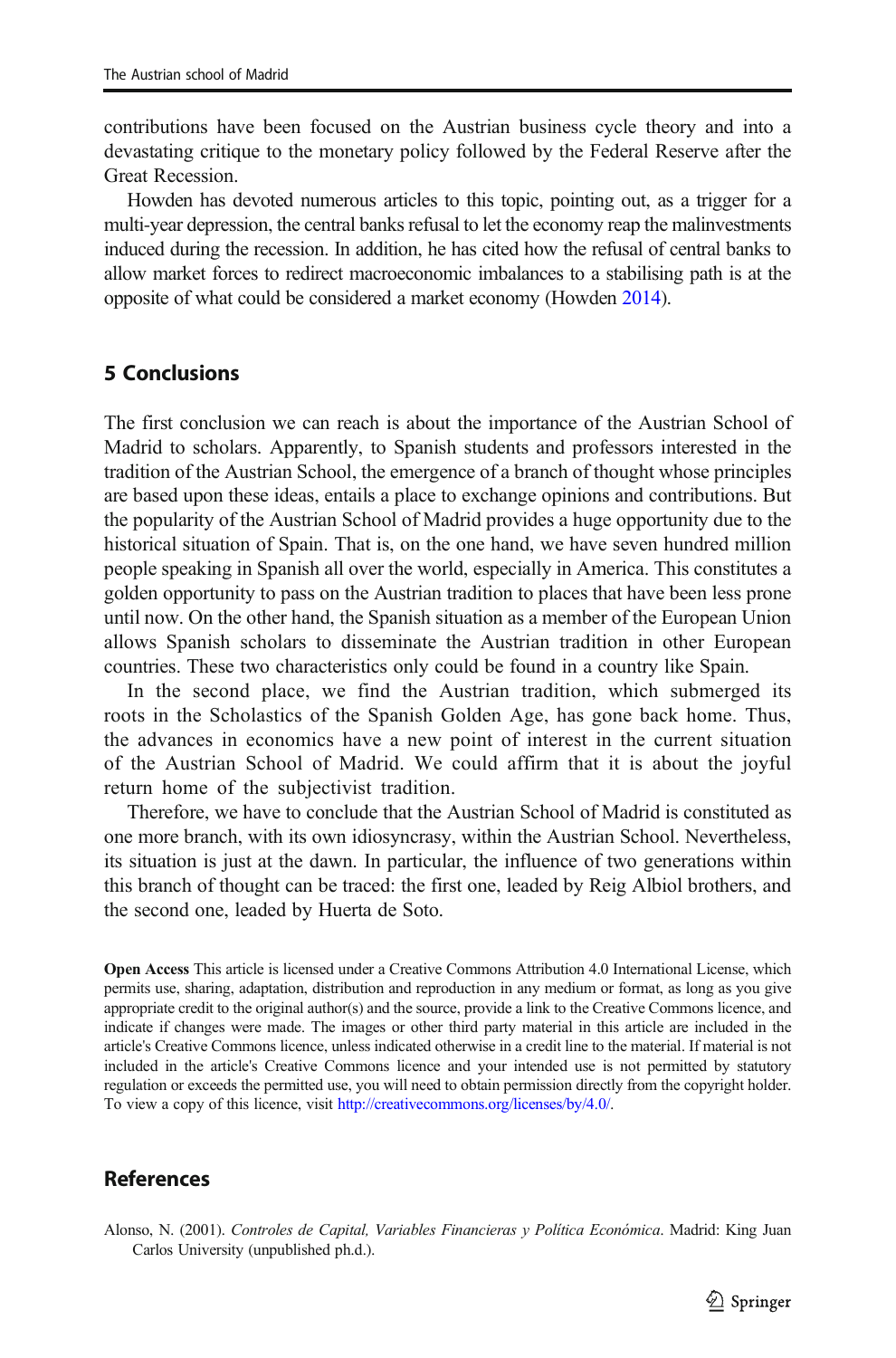- <span id="page-17-0"></span>Alonso, N. (2004). Teoría de las crisis monetarias y financieras y de los controles de capital. Madrid: Instituto de Estudios Económicos.
- Alonso, N., Ángel, M. & Blanco Jiménez, F, J. (2004). «Los modelos de 'crisis gemelas' en el marco de la literatura sobre crisis monetarias internacionales.» Crisis monetarias y financieras internacionales July– August, n° 816 : 75–92.
- Alonso, N., Ángel, M., Bagus, P. & Rallo, J, R. (2011a). «La Crisis Subprime a la Luz de la Teoría Austriaca del Ciclo Económico: Expansión Crediticia, Errores de Decesión y Riesgo Moral.» Revista de Economía Mundial, n° 28 : 145–174.
- Alonso, N., Ángel, M., Bagus, P. & Rallo, J, R. (2011b). «Teoría del Ciclo Económico: Principales Contribuciones y Análisis a la Luz de las Aportaciones de la Escuela Austriaca de Economía.» Información Comercial Española (ICE): Revista de Economía, n° 858 : 71–87.
- Alonso, N., Ángel, M., Bagus, P. & Ania, A, R. (2013). «Una Ilustración Empírica de la Teoría Austriaca del Ciclo Económico: El Caso de Estados Unidos, 1988–2010.» Investigación Económica LXXII, n° 285 : 41–74.
- Andrés, S., Javier, F., & Martín, I. P. (2012). Diego de Covarrubias y Leyva: El Humanista y sus Libros. Salamanca: Ediciones Universidad de Salamanca.
- Azpilcueta, M. de [1556] (2011). Comentario Resolutorio de Cambios. Madrid: Fundación Ignacio Larramendi.
- Bagus, P. (2012). The Tragedy of Euro. Auburn, Albama: Ludwig von Mises Institute.
- Bagus, P. (2015). In Defence of deflation. Londres: Springer.
- Block, W. (2018). Defending the Undefendable. Auburn, Alabama: Ludwig von Mises Institute.
- Calzada, G. (2004). Análisis económico e institucional de la teoría de la defensa privada a través de las compañías de seguros. Madrid: King Juan Carlos University (unpublished ph.d.).
- Calzada, G., Merino, R., & Rallo, J. R. (2009). Study of the effects on employment of public aid to renewable energy sources. Public Policies, Madrid: Juan de Mariana Institute.
- Canny, B. C. (2016). The Theory of Optimum Currencies and a Critique of the Theory of Optimum Currency Areas. Madrid: King Juan Carlos University (unpublished thesis).
- Carande, R., Casas Pardo, J., & de Ayala, J. L. P. (1982). Homenaje a Lucas Beltrán. Madrid: Editorial Moneda y Crédito.
- de Soto, J. H. (2010). Socialism, Economic Calculation and Entrepreneurship. London: Edward Elgar in association with the Institute of Economic Affairs.
- de la Calle, Luis, S. (1949). Instrucción de Mercaderes. Madrid: Joyas Bibliográficas.
- Huerta de Soto, Jesús. (1988–1989). «Conjectural History and Beyond.» Humane Studies Review VI, n° 1 : 10.
- Huerta de Soto, Jesús. (2008). «The theory of dynamic efficiency.» en The Theory of Dynamic Efficiency, de Jesús Huerta de Soto, 1–30. New York: Routledge Foundations of the Market Economy.
- Huerta de Soto, Jesús. (2009). Classical liberalism versus Anarchocapitalism. In J. G. de Hulsmann & S. Kinsella (Eds.), En Property and Freedom Society. Essays in Honor of Hans-Hermann Hoppe (pp. 161– 178). Auburn, Alabama: Ludwig von Mises Institute.
- Huerta de Soto, Jesús. (2009). «The Spanish roots of the Austrian school.» en The Theory of Dynamic Efficiency, de Jesús Huerta de Soto, 263–275. New York: Routledge Foundations of the Market Economy.
- de Soto, Jesús, H. (2010). «A Hayekian strategy to implement free markets reforms.» en The Theory of Dynamic Efficiency, de Jesús Huerta de Soto, 182–199. New York: Routledge Foundations of the Market Economy.
- Huerta de Soto, J. (2010). «Socialismo y Descivilización.» Procesos de Mercado. Revista Europea de Economía Política (Unión Editorial) IX, n° 1 : 343–352.
- de Soto Jesús, H. (2012). Money, Credit Bank and Economic Cycles. Auburn (Alabama): The Ludwig von Mises Institute.
- Huerta de Soto, Jesús. «In Defence of the Euro: An Austrian Perspective» Journal des Economistes et des Études Humaines 1, n 19 (2013): 1–28.
- de Soto Jesús, H.. «Juan de Mariana and the Spanish Scholastics.» Jesús Huerta de Soto. Professor of Applied Economics (King Juan Carlos University, Madrid). 27th de November de 2020a. [https://www.](https://www.jesushuertadesoto.com/articulos/articulos--en--ingles/juan--de--mariana--and--the--spanish--scholastics/) [jesushuertadesoto.com/articulos/articulos-en-ingles/juan-de-mariana-and-the-spanish-scholastics/](https://www.jesushuertadesoto.com/articulos/articulos--en--ingles/juan--de--mariana--and--the--spanish--scholastics/).
- de Soto Jesús, H.. Library of Congress. s.f. <https://id.loc.gov/authorities/names/n84129079.html> (último acceso: 30th de November de 2020b).
- Grice-Hutchinson, M. (1952). The School of Salamanca. Readings in Spanish monetary theory, 1544–1605. Oxford: Clarendon Press.
- Hayek, F. A. (1931). Prices and production. New York: August M Kelly, Publishers.